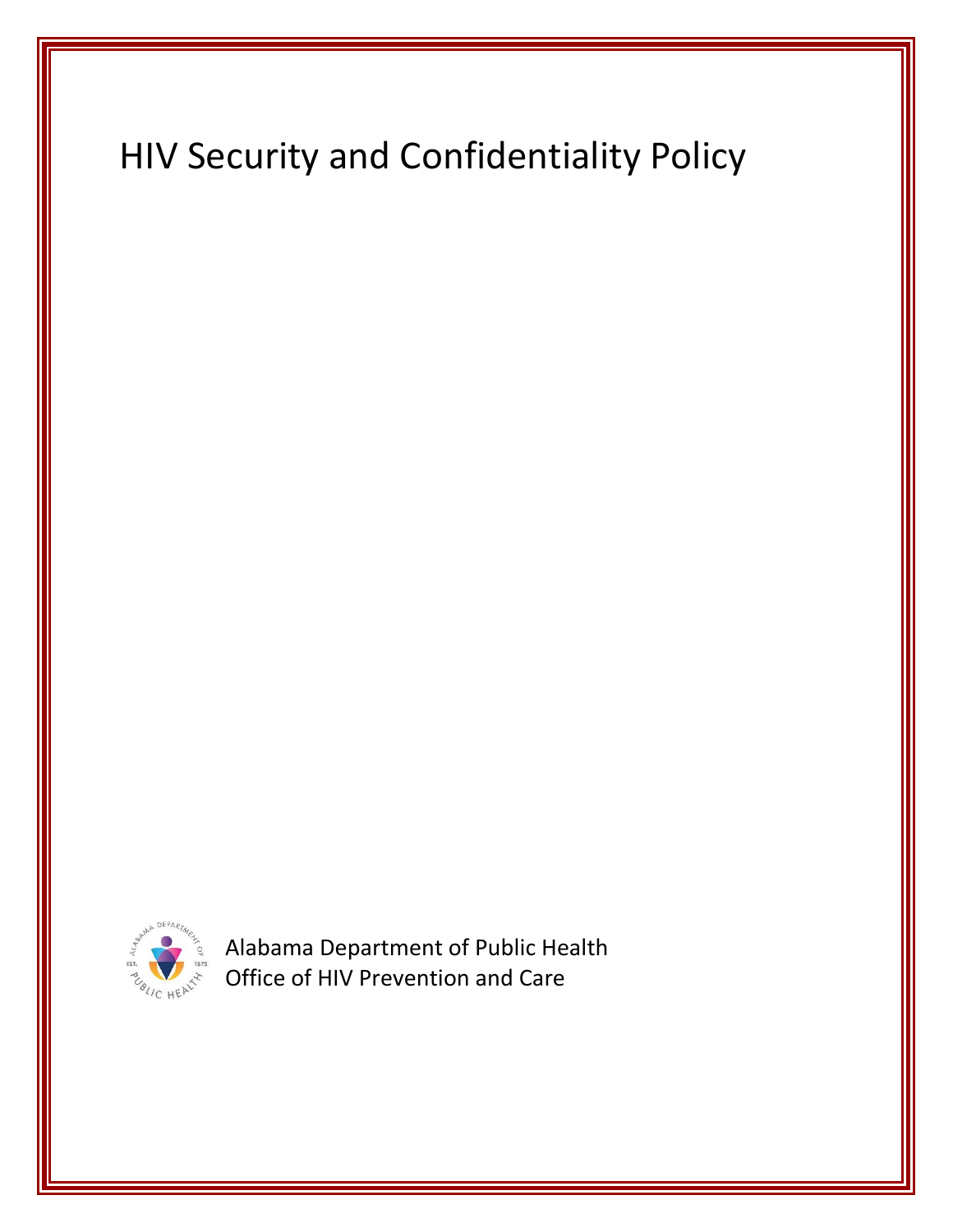# **Certification of Compliance with NCHHSTP Data Security and Confidentiality Standards**

Alabama's HIV Surveillance Program is in full compliance with the National Center for HIV/AIDS, Viral Hepatitis, STD, and TB Prevention's (NCHHSTP) Data Security and Confidentiality Guidelines for HIV, Viral Hepatitis, Sexually Transmitted Disease, and Tuberculosis Programs: Standards to Facilitate Sharing and Use of Surveillance Data for Public Health Action (2011).

Contact Person: Danita Crear, DrPH, Director HIV Surveillance Phone: (334) 206-6499 [E-mail: Danita.Crear@adph.state.al.us](mailto:E-mail:%20%20Danita.Crear@adph.state.al.us)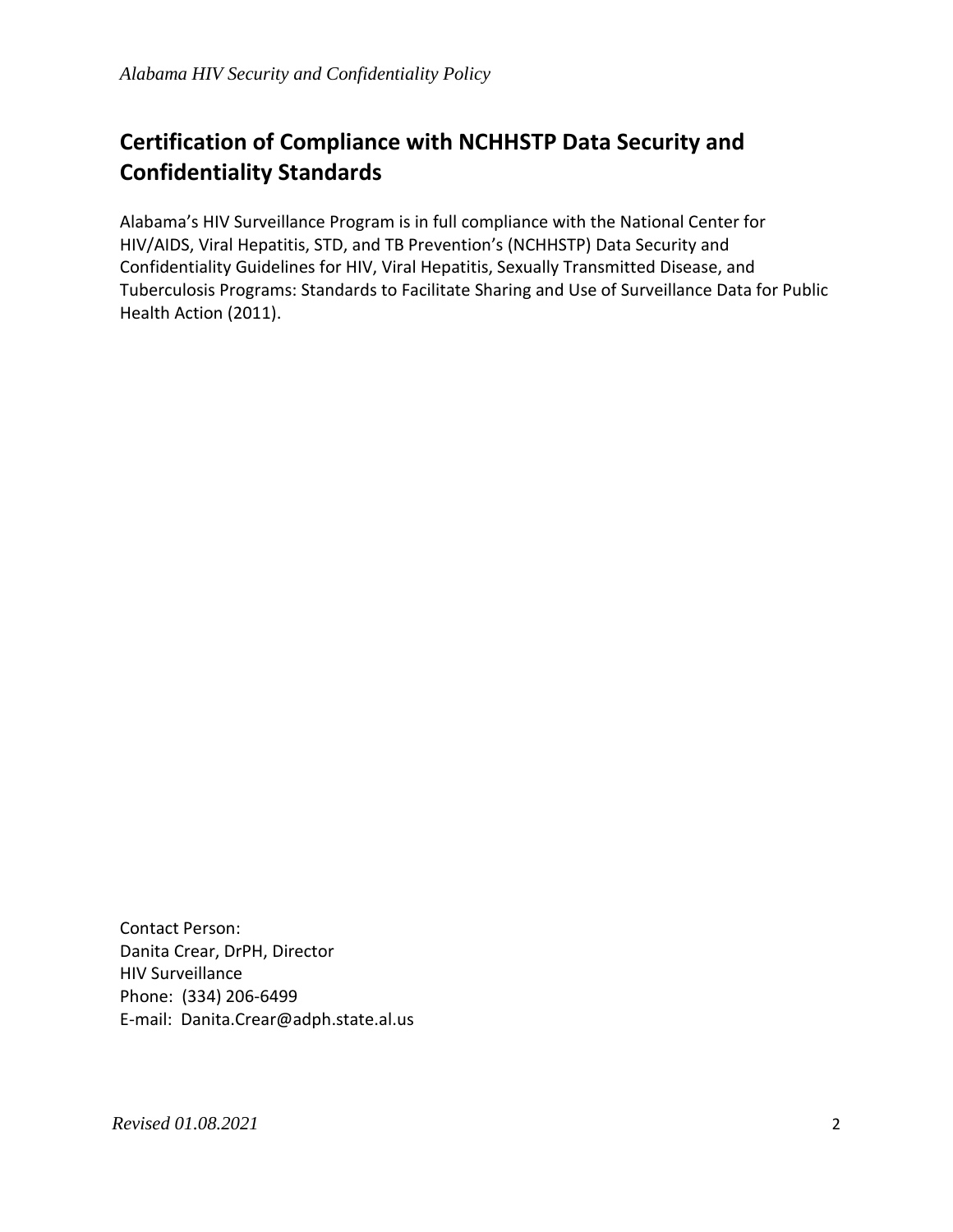# Contents

| I.   |                                                                                             |  |
|------|---------------------------------------------------------------------------------------------|--|
|      | 10 Guiding Principles for Data Collection, Storage, Sharing, and Use to Ensure Security and |  |
| Н.   |                                                                                             |  |
|      |                                                                                             |  |
|      |                                                                                             |  |
|      |                                                                                             |  |
| III. |                                                                                             |  |
|      |                                                                                             |  |
| IV.  |                                                                                             |  |
| V.   |                                                                                             |  |
|      |                                                                                             |  |
|      |                                                                                             |  |
|      |                                                                                             |  |
|      |                                                                                             |  |
| VI.  |                                                                                             |  |
|      |                                                                                             |  |
|      |                                                                                             |  |
|      |                                                                                             |  |
| VII. |                                                                                             |  |
|      |                                                                                             |  |
|      |                                                                                             |  |
|      | VIII.                                                                                       |  |
|      |                                                                                             |  |
|      |                                                                                             |  |
|      |                                                                                             |  |
|      |                                                                                             |  |
|      |                                                                                             |  |
|      |                                                                                             |  |
|      |                                                                                             |  |
|      |                                                                                             |  |
|      |                                                                                             |  |
|      |                                                                                             |  |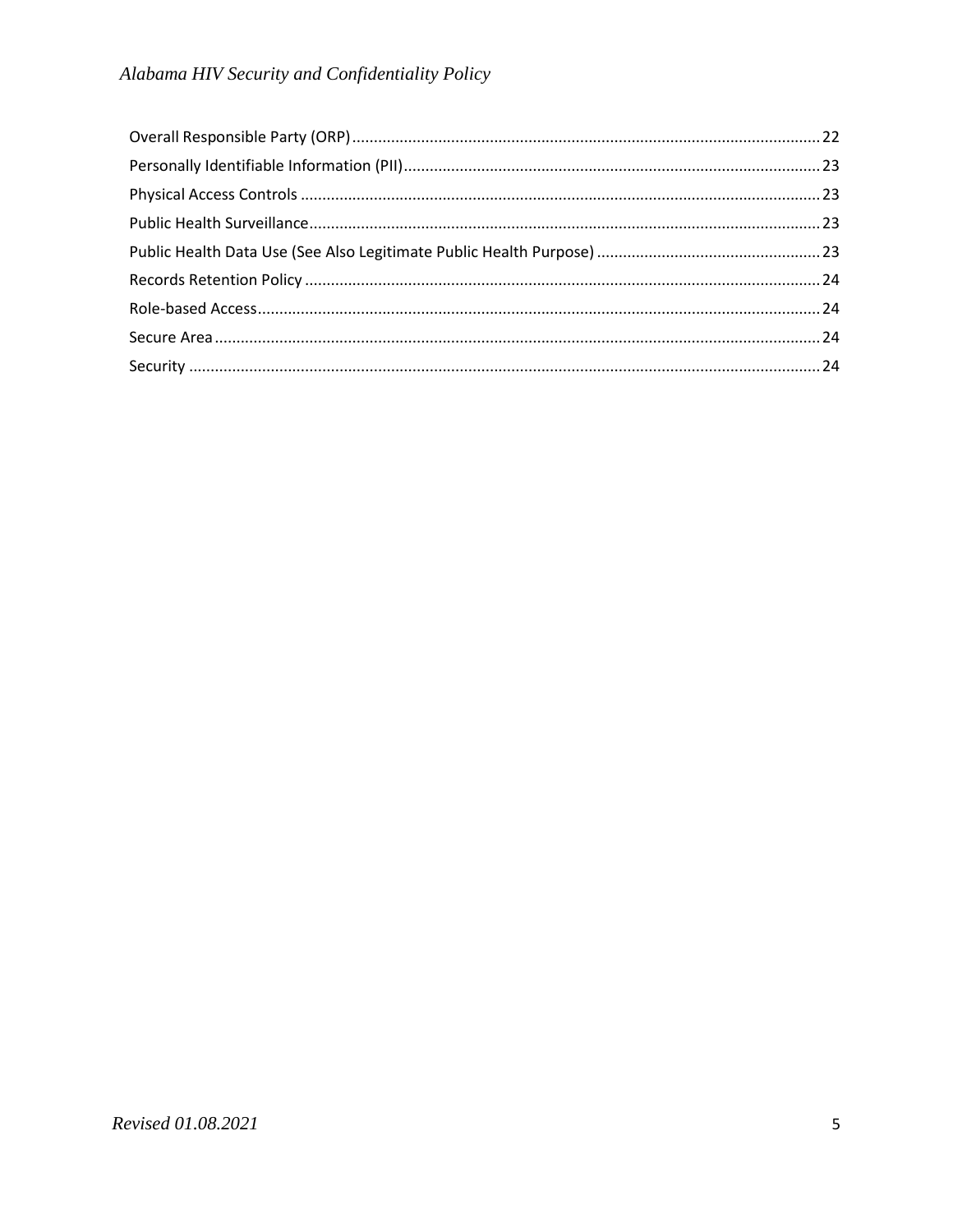# <span id="page-5-0"></span>I. INTRODUCTION

The Alabama Department of Public Health (ADPH), HIV Surveillance Branch is responsible for implementing and operating a comprehensive HIV surveillance program to reduce the spread of HIV infection and its impact on Alabama residents. Maintaining security and confidentiality of HIV data is central to HIV surveillance acceptability and success. Appropriate collection, storage, and use of sensitive HIV information between programs providing integrated and comprehensive services for HIV prevention are essential. Standardized data security and confidentiality procedures for handling HIV information across all public health programs are necessary. This document serves as the official HIV Security and Confidentiality Policy and is intended to provide guidelines for management of confidential HIV information within the context of the state's surveillance activities.

Alabama's HIV Security and Confidentiality Policy is in full compliance with the National Center for HIV/AIDS, Viral Hepatitis, STD, and TB Prevention's (NCHHSTP) Data Security and Confidentiality Guidelines for HIV, Viral Hepatitis, Sexually Transmitted Disease, and Tuberculosis Programs. This policy follows the Ten Guiding Principles for Data Collection, Storage, Sharing, and Use to Ensure Security and Confidentiality listed below. 1

#### <span id="page-5-1"></span>**10 Guiding Principles for Data Collection, Storage, Sharing, and Use to Ensure Security and Confidentiality**

- **1.** Public health data should be acquired, used, disclosed, and stored for legitimate public health purposes.
- **2.** Programs should collect the minimum amount of personally identifiable information necessary to conduct public health activities.
- **3.** Programs should have strong policies to protect the privacy and security of personally identifiable data.
- **4.** Data collection and use policies should reflect respect for the rights of individuals and community groups and minimize undue burden.
- **5.** Programs should have policies and procedures to ensure the quality of any data they collector use.
- **6.** Programs have the obligation to use and disseminate summary data to relevant stakeholders in a timely manner.
- **7.** Programs should share data for legitimate public health purposes and may

 $\overline{\phantom{a}}$ 

 $^1$  Centers for Disease Control and Prevention. Data Security and Confidentiality Guidelines for HIV, Viral Hepatitis, Sexually Transmitted Disease, and Tuberculosis Programs: Standards to Facilitate Sharing and Use of Surveillance Data for Public Health Action. Atlanta (GA): U.S. Department of Health and Human Services, Centers for Disease Control and Prevention; 2011. (Adapted from: Lee, LM, Gostin, LO. Ethical collection, storage, and use of public health data: a proposal for national privacy protection. JAMA 2009;302:82–84)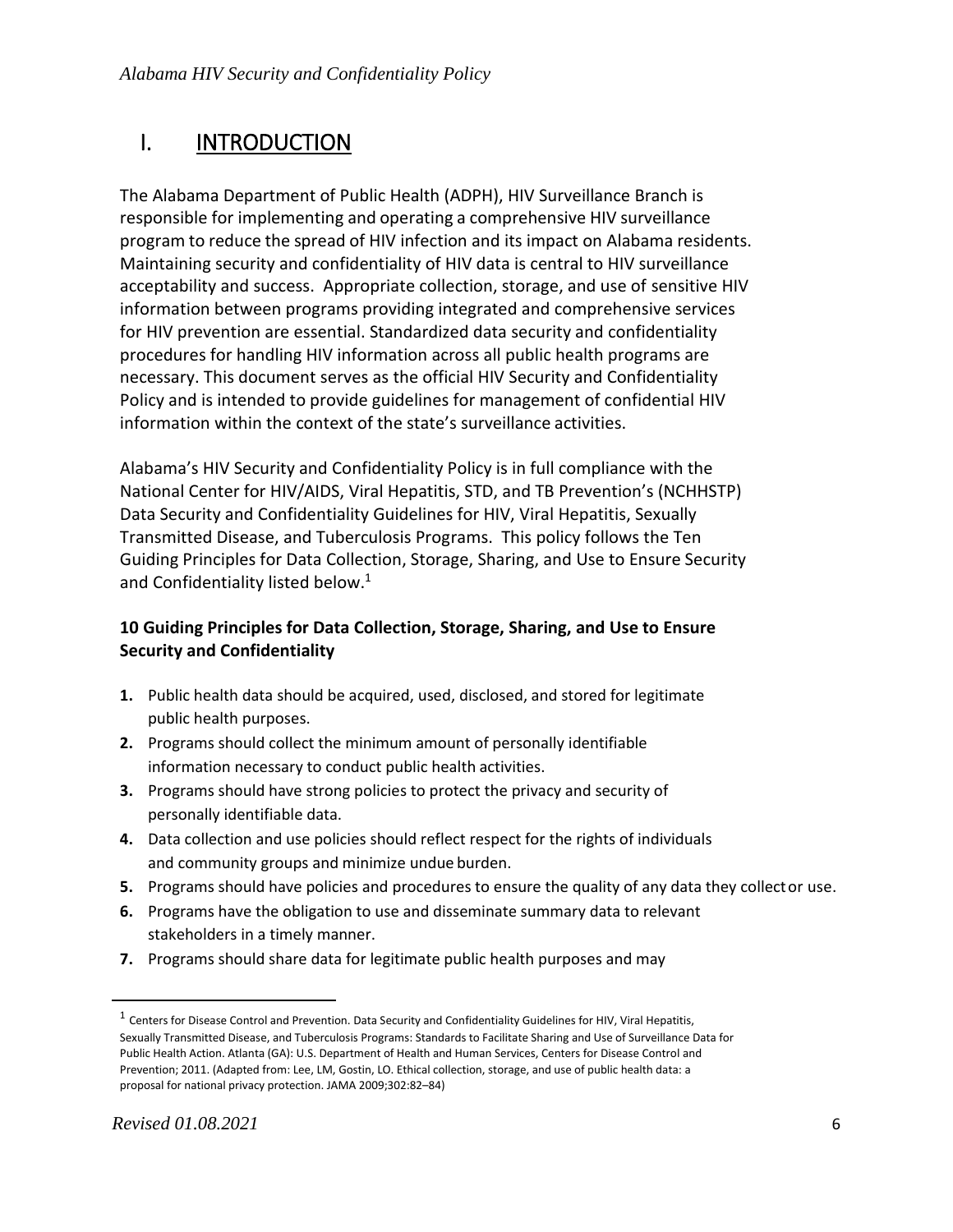establish data-use agreements to facilitate sharing data in a timely manner.

- **8.** Public health data should be maintained in a secure environment and transmitted through secure methods.
- **9.** Minimize the number of persons and entities granted access to identifiabledata.
- **10.** Program officials should be active and responsible stewards of public health data.

### <span id="page-6-0"></span>II. LEGAL AUTHORITY

#### <span id="page-6-1"></span>**Federal Regulations**

At the national level, the enhanced HIV/AIDS Reporting System (eHARS) is protected by the Federal Assurance of Confidentiality of Public Health Service Act, 42 U.S.C. 242k and 242m(d), prohibiting disclosure that could be used to directly or indirectly identify patients.

#### <span id="page-6-2"></span>**State Reporting Regulations**

Each physician, dentist, nurse, medical examiner, hospital administrator, nursing home administrator, laboratory director, school principal, and day care center director is required to report all conditions (including any test or series of tests indicative of HIV infection, CD4 results, and viral loads, detectable and undetectable) per the Rules and Regulations concerning communicable diseases published in the Public Health Laws of Alabama. Health care providers are protected from any civil liability for reporting under Code of Ala, 1975 §22-11A-1 and 22- 11A-2. There are no exemptions to reporting for health care professionals or laboratories (i.e., clinical trial, research laboratories), per rules, regulations, and state statutes.

#### <span id="page-6-3"></span>**Penalties for Unauthorized Release of Information**

As defined in the Code of Ala, 1975 § (22-11A-22), penalties for unauthorized releases of any communicable disease information, including HIV information, are classified as a Class C misdemeanor. Breach of security and confidentiality by a public health employee may result in suspension, demotion, or termination based on the severity of the offense. Severity of offense and disciplinary action for public health employees with access to HIV data is determined by the Overall Responsible Party (ORP). Federal penalties for breach of confidentiality of HIV surveillance data may include a reduction or loss of federal funding for Alabama's HIV Surveillance Project.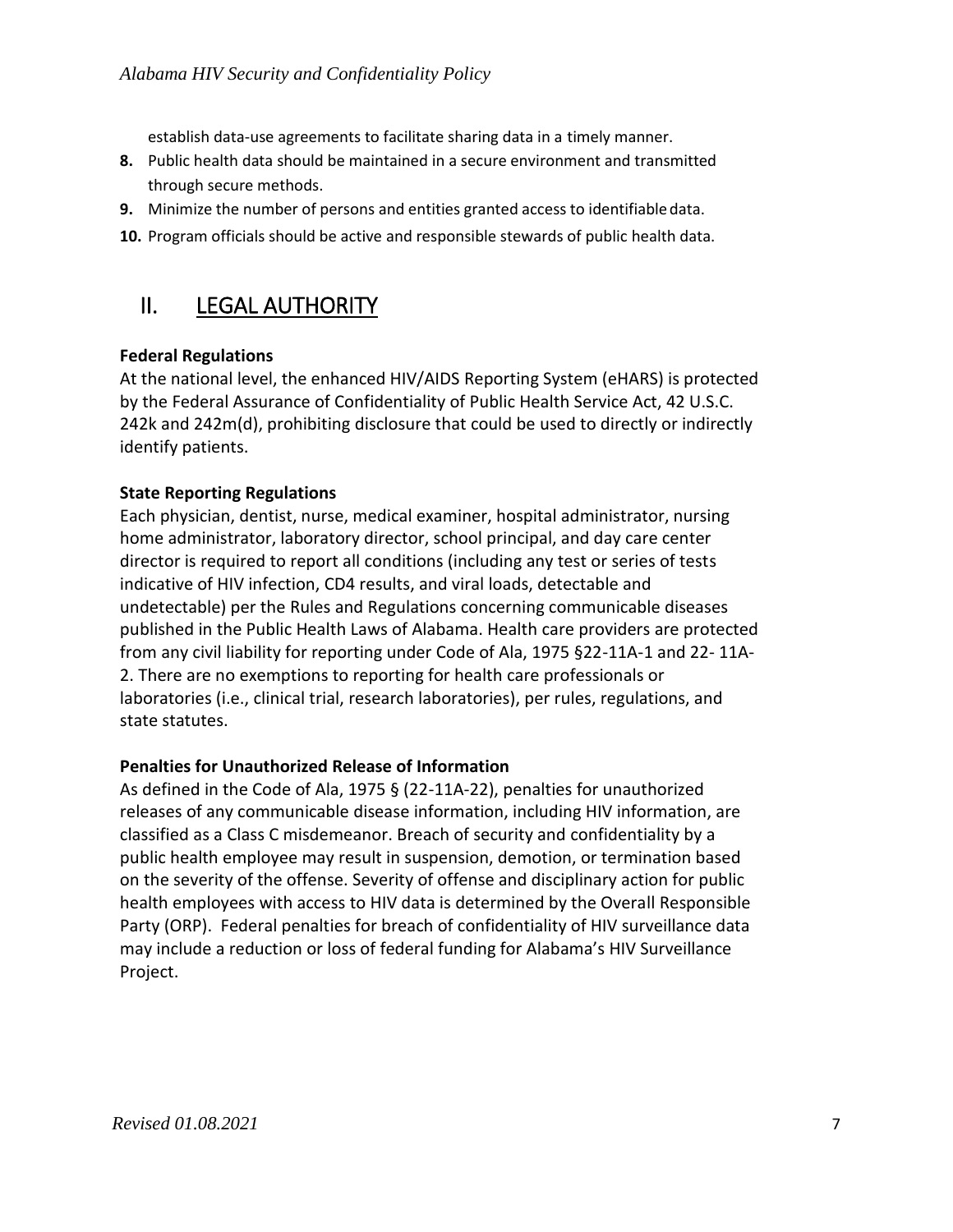# <span id="page-7-0"></span>III. ACCESS AND ROLES

The HIV Surveillance branch is the administrative headquarters for all state surveillance activities conducted under Alabama's HIV Surveillance Project. The HIV Surveillance Branch is composed of public health employees based at the central office in Montgomery, the Jefferson County Health Department in Birmingham, and the Madison County Health Department in Huntsville. HIV Surveillance staff conduct investigations with health care providers and testing laboratories while STD Disease Intervention Specialists (DIS) perform patient investigations and partner services for newly diagnosed HIV infections.

#### <span id="page-7-1"></span>**Access to HIV Surveillance Data**

Access to the HIV Surveillance database (eHARS) and electronic scanned copies of HIV Surveillance records (Laserfiche) is limited to HIV Surveillance staff, STD DIS, and designated information technologists. Hard copies of HIV Surveillance records are stored in a locked file room within the Office of HIV Prevention and Care (OHPC) and archived annually to the State Records Office. Annually, a list of the current personnel with designated job titles having access to HIV surveillance data is maintained by the HIV Surveillance Director.

## <span id="page-7-2"></span>IV. OVERALL RESPONSIBLE PARTY (ORP)

The OHPC Director serves as the ORP for the Office of HIV Prevention and Care. The ORP is ultimately responsible for implementing and enforcing security and confidentiality standards governing appropriate collection, storage, and use of HIV data. The ORP exercises authority to make decisions about the overall HIV surveillance operation, affecting how data is collected, stored, analyzed, released, and disposed of, as well as which programs are authorized to access surveillance data for public health purposes. The HIV Surveillance Director recommends access privileges to the ORP for approval. The ORP annually certifies that Alabama's HIV Surveillance Program is in compliance with the National Center for HIV/AIDS, Viral Hepatitis, STD, and TB Prevention's (NCHHSTP) Data Security and Confidentiality Guidelines for HIV, Viral Hepatitis, Sexually Transmitted Disease, and Tuberculosis Programs.

# <span id="page-7-3"></span>V. DATA RELEASE

All data is released in accordance with the Code of Ala, 1975 §Code of Ala, 1975 §22-11A-22 and the HIV Data Release Policy. The HIV Data Release Policy, approved by the state ORP, lists specific protocols and policies for the release of HIV information. Questions pertaining to release of HIV information should be directed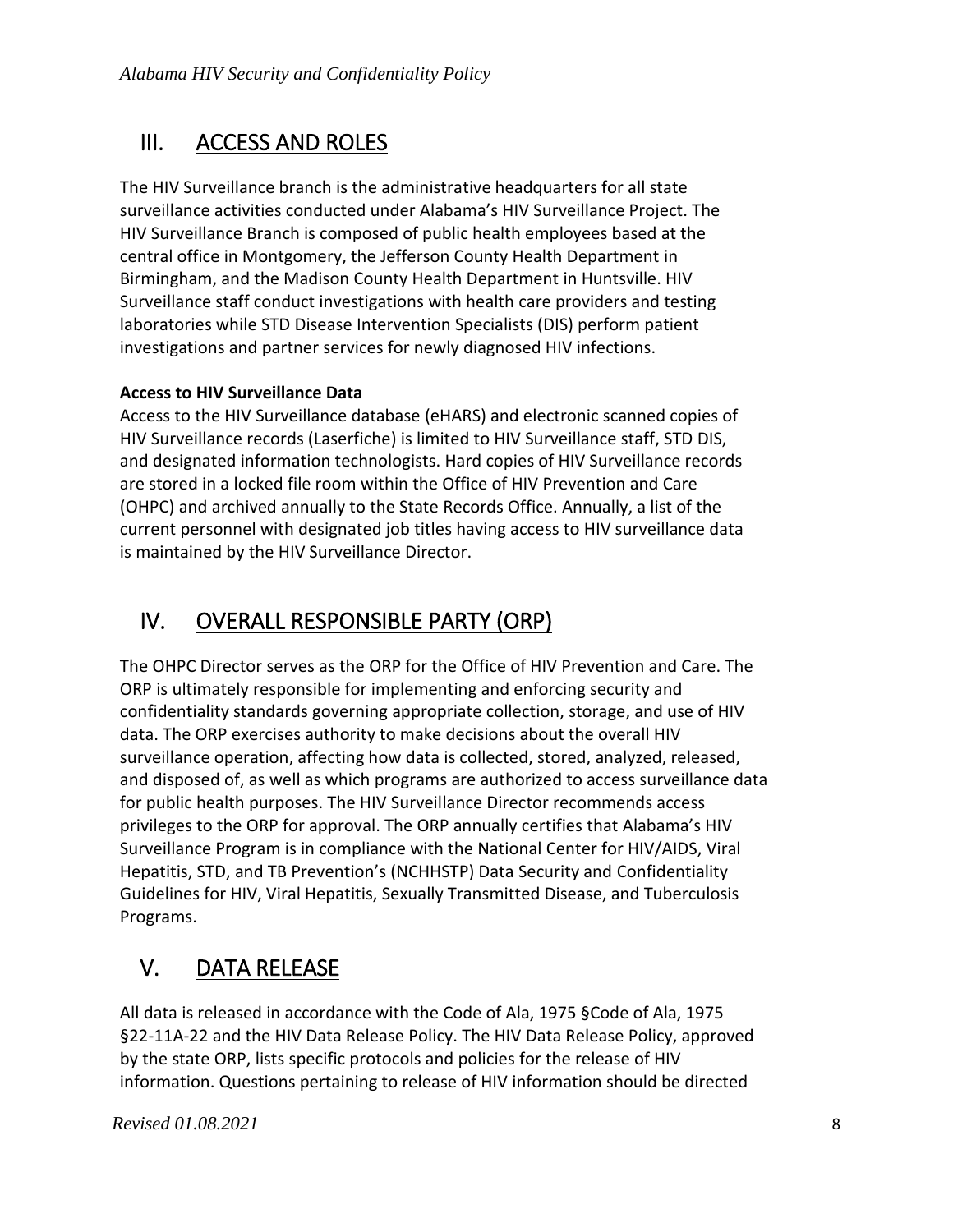to the ORP or HIV Surveillance Director.

#### <span id="page-8-0"></span>**HIV Statistics**

HIV Statistics are disseminated on the ADPH website:

[http://alabamapublichealth.gov](http://alabamapublichealth.go/)/hiv. Great caution is taken in the release of numerical, small cell data that could either directly or indirectly lead to the identification of a person infected with HIV. Small cell data of five or less are not released. Several independent variables (e.g., risk factor, race, age) could lead to the direct or indirect identification of a person with HIV and are carefully evaluated before release.

#### <span id="page-8-1"></span>**Data Requests**

Data requests require completion of a signed HIV Data Request Agreement. As with published statistics, small cell data of five or less cases are not released. Deidentified county-level analysis datasets may be provided to researchers for the analysis of HIV surveillance data upon signing the HIV Data Request Agreement. Unusual requests for HIV surveillance data will be referred to the ORP or legal counsel.

#### <span id="page-8-2"></span>**State and Local Prosecuting Agencies**

According to state statute, communicable disease records are not subject to subpoena; ADPH does not release HIV surveillance information to law enforcement officials (e.g., defense attorneys, prosecuting attorneys, and detectives) under any circumstances. Court orders for HIV surveillance data will be referred to the ORP and legal counsel.

#### <span id="page-8-3"></span>**HIV Case Information**

Case report information pertaining to a specific HIV case may be released to the person who completed the case report form, the diagnosing physician or his designee (e.g., nurse or other contact, with prior verbal consent from the physician), or the OHPC Director (ORP).

Information may also be released to authorized out-of-state surveillance staff for investigating patients within their jurisdiction. Each state maintains a list of authorized HIV surveillance staff on the secure Council of State and Territorial Epidemiologists (CSTE) HIV Contact Board. The Contact Board will be checked prior to releasing HIV personally identifiable information.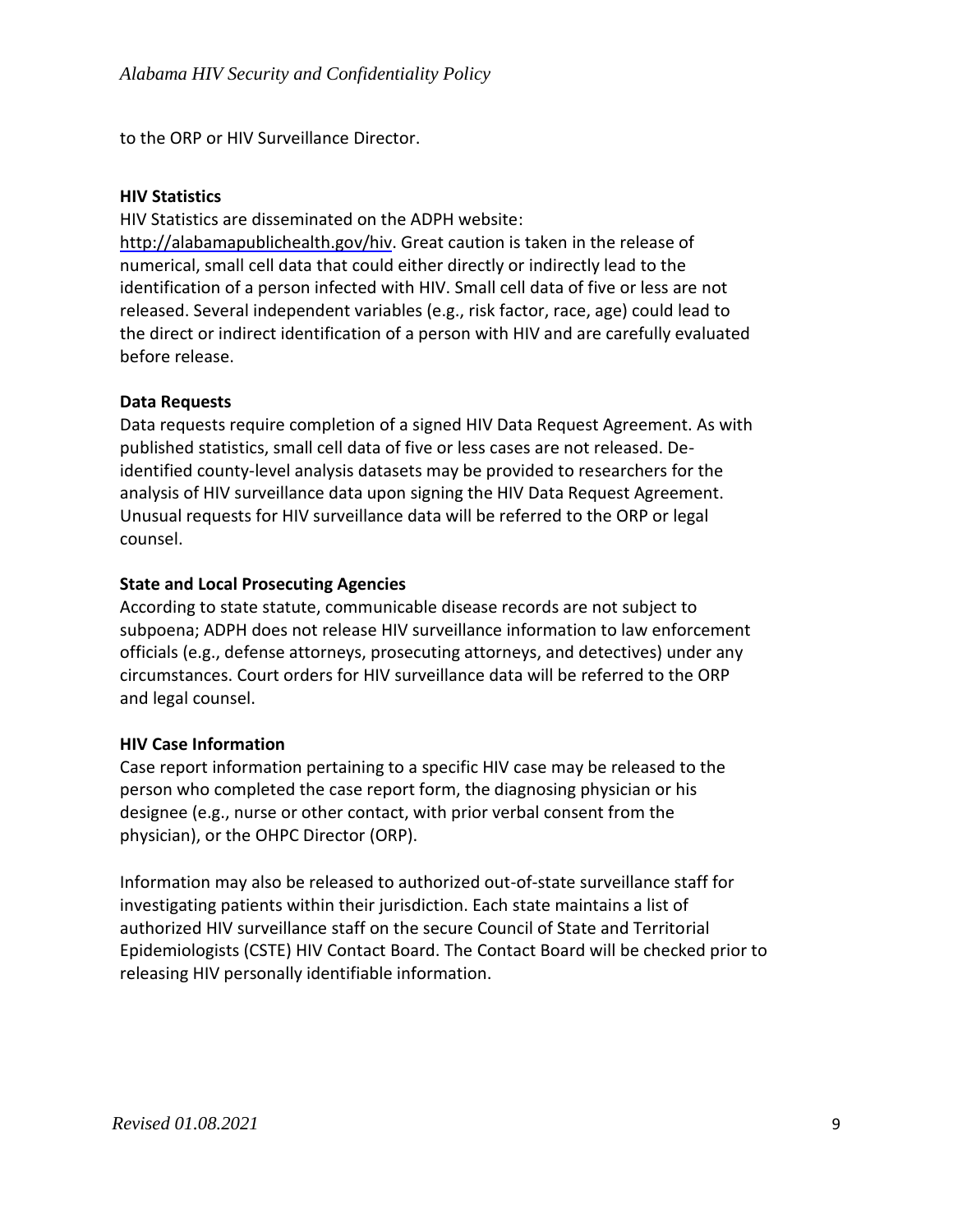### <span id="page-9-0"></span>VI. DATA SHARING AGREEMENTS

Confidential information may be released to programs within ADPH Central Office requiring such information to perform program job responsibilities (i.e., HIV, STD, and Tuberculosis Programs). Data sharing with programs outside ADPH Central Office will be considered for the sole purpose of reengagement efforts described in the Data to Care strategy supported by the Centers for Disease Control and Prevention (CDC), HIV Incidence and Case Surveillance Branch (HICSB).

#### <span id="page-9-1"></span>**STD Prevention and Control**

STD Disease Intervention Specialists (DIS) conduct patient field investigations and partner notification services for newly diagnosed HIV infections. HIV Surveillance staff may provide DIS with demographic and clinical information needed to perform effective field investigations.

Through partner notification, DIS can potentially identify new cases of HIV infection through testing. When investigations cross jurisdictional lines, STD staff shares information with out-of- state STD Control programs. Exchange of information between HIV surveillance staff and DIS staff is bilateral and occurs at the state and local levels.

#### <span id="page-9-2"></span>**Tuberculosis (TB) Control**

Linkage between the HIV and TB case registries is conducted annually by the HIV Surveillance Director. Name, date of birth, sex, race, ethnicity, social security number, and HIV status of all confirmed TB cases are provided to the HIV Surveillance Director and matched against HIV cases reported in the HIV Surveillance database (eHARS). If an individual is co-infected with HIV and TB, the patient record is updated in eHARS and the TB case registry to capture HIV and TB co-infection, the TB RVCT number, and the HIV StateNo. HIV data are not directly accessible to the TB program, however individual information is provided during TB investigations upon request.

#### <span id="page-9-3"></span>**Data to Care**

Any program approved to receive HIV data for the purpose of re-engaging HIV clients into care must be in full compliance with the NCHHSTP Data Security and Confidentiality Guidelines for HIV, Viral Hepatitis, Sexually Transmitted Disease, and Tuberculosis Programs. To be considered, programs must provide a detailed plan of how data will be used to conduct re-engagement outreach activities and how the security and confidentiality of clients will be protected.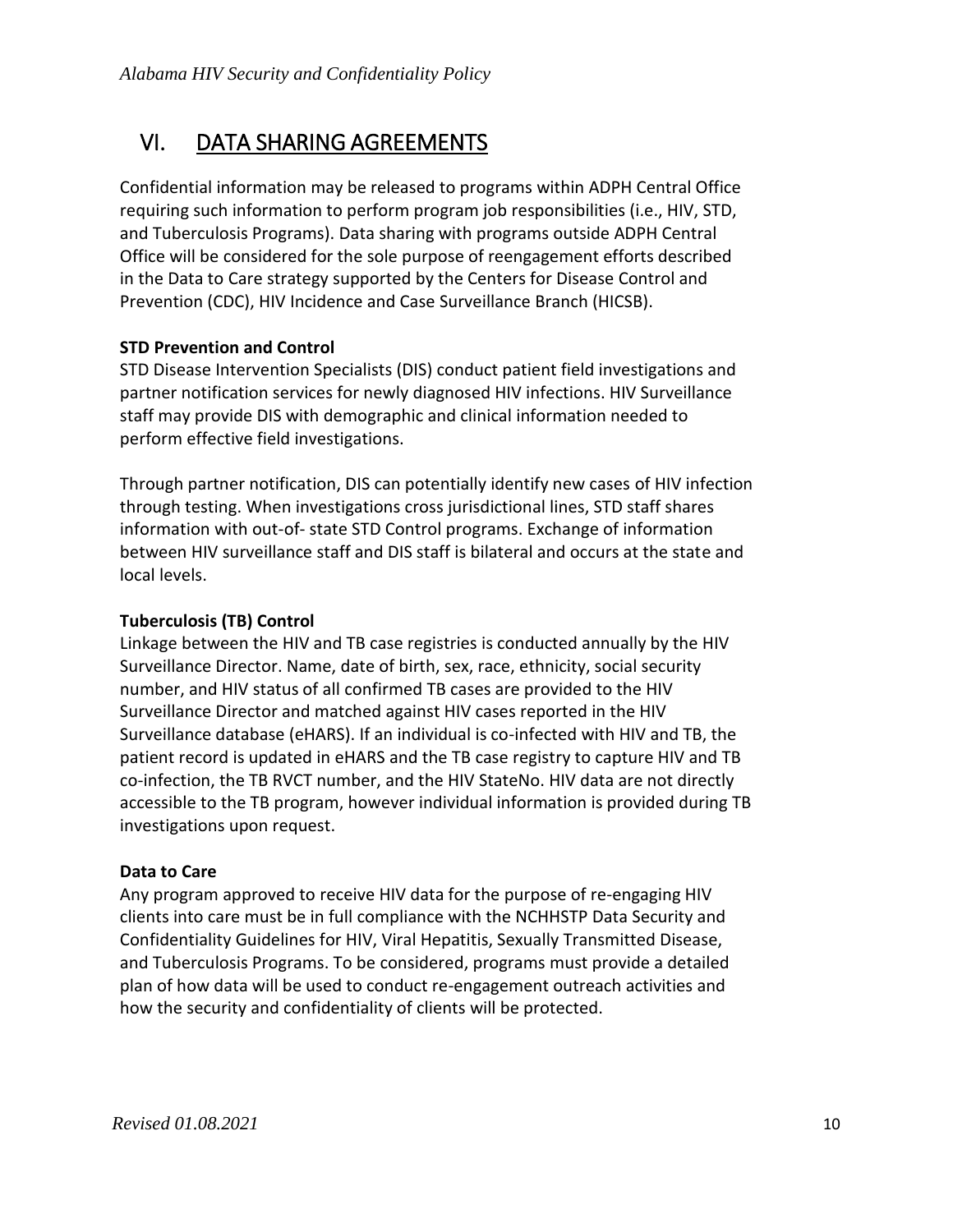Data sharing with programs outside ADPH Central Office requires approval of the ORP, HIV Surveillance Director, State Health Officer, and legal counsel. A Memorandum of Understanding (MOU) must be completed between ADPH and the program requesting data. The HIV Surveillance branch will provide only the minimum data required to conduct re-engagement activities.

### <span id="page-10-0"></span>VII. VERBAL DATA COMMUNICATION

Routine verbal communications requiring the sharing of confidential, identifiable data with other project areas—both intrastate and interstate and providers, laboratories, and other internal and external entities—are to occur discreetly in secured, private areas so as to not be overheard by others.

#### <span id="page-10-1"></span>**Desk Telephone**

Patient identifying information is communicated via telephone to perform routine HIV surveillance activities. Incoming calls are answered with generic identifiers (e.g., "Department of Public Health, this is Joe"), without any direct reference to HIV. Phone calls regarding case reports are taken only by HIV Surveillance staff. If visitors are in the work area when calls are received, the visitors are asked to leave. Confidential information is shared over the phone with individuals authorized to access HIV surveillance information. Any out-of-state HIV Surveillance staff is verified on the secure Council of State and Territorial Epidemiologists (CSTE) HIV Contact Board. Techniques such as call back verification are utilized to verify authorized individuals reporting HIV data. HIV Surveillance staff discuss confidential information so as not to be overheard by others, release information to only individuals with a need-to-know, and always use utmost discretion. Messages with patient identifiers are not left on voice mail systems.

#### <span id="page-10-2"></span>**Cellular Phone**

Cellular phone transmission is not secure. Patient identifying information is never used during cellular phone calls. Callers refer to specific individuals by eHARS ID or some other reference that is familiar to the recipient of this information. If patient identifying information must be shared, the caller will return the call from a land line telephone. Exception. Exchanging confidential information via cellular phone may be permissible when conducting record searches with out of state jurisdictions whose staff are working remotely using state issued cellular phones.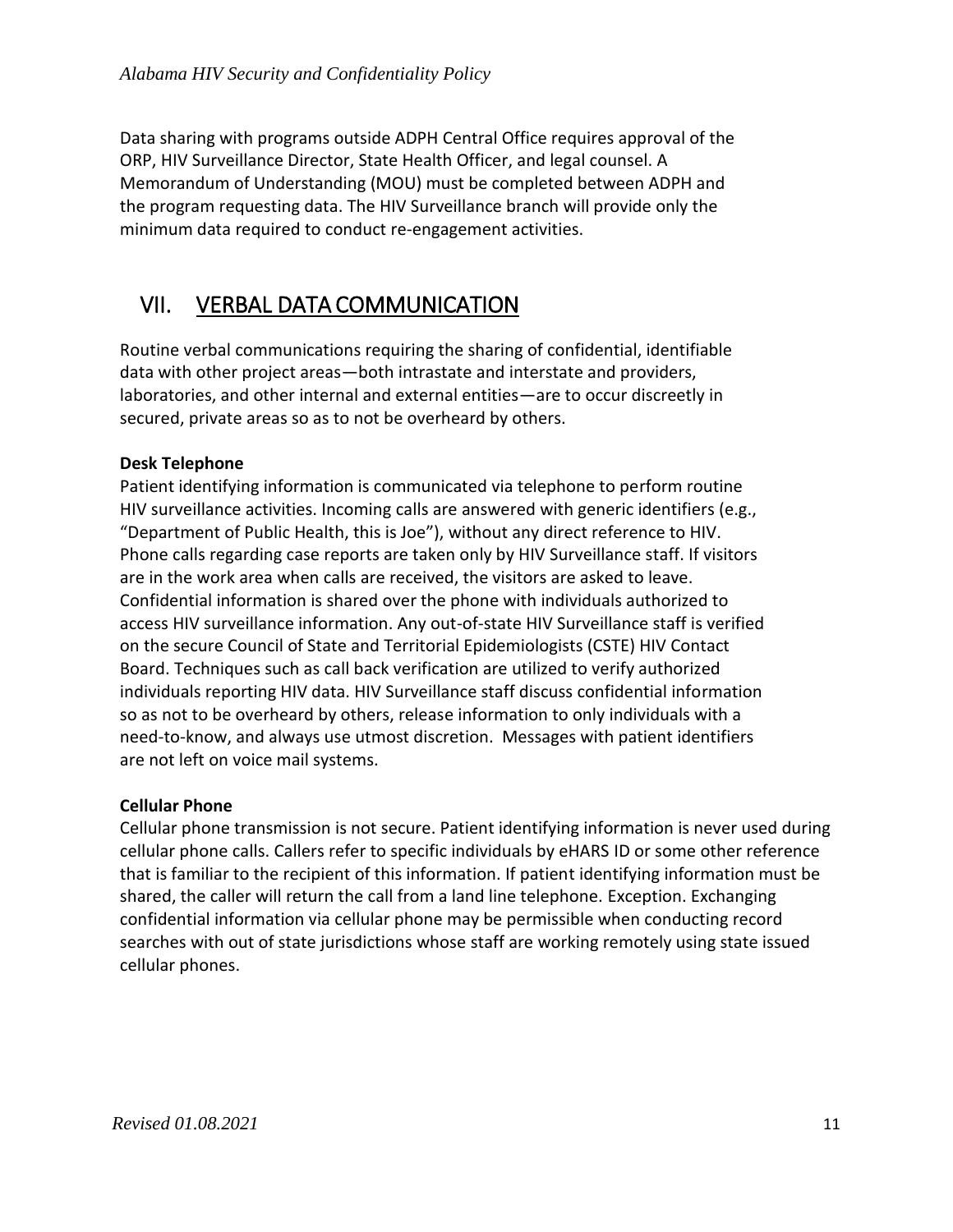### <span id="page-11-0"></span>VIII. PHYSICAL DATA SECURITY

#### <span id="page-11-1"></span>**Restricted Access Area Security**

The OHPC is located on the 12<sup>th</sup> floor of the Retirement Systems of Alabama Tower, a restricted card access floor with one staff controlled main entrance. Card access is available to approved staff during normal working hours (defined as 7:00 am to 6:00 pm., Monday through Friday). Facility management, including maintenance and cleaning crews, also have access to the floor, but not to offices where HIV Surveillance records are stored.

#### <span id="page-11-2"></span>**HIV Surveillance Branch**

The HIV Surveillance Branch is housed in an open bay area with other programs within the OHPC including the HIV Prevention and the Ryan White Programs. Identification badges are required to be worn by all Alabama Department of Public Health employees. Visitors to the OHPC are required to sign in, are issued a visitor's badge, and are escorted to their destination. Administrative support telephones appropriate staff to inform them of the visitor's presence. When visitors are present, patient identifying information is removed from view (e.g., clear computer screens).

HIV surveillance activities are conducted in the OHPC. Five of the six computer terminals conducting surveillance activities are located in cubicles; the sixth terminal is located in the office of HIV Surveillance Director. Confidential information is not left unattended in common access areas and is retrieved immediately upon copying/printing. Hard copy documents are concealed or locked up when Surveillance staff are absent from individual workstations, even for brief periods of time. Locked filing cabinets containing HIV surveillance information are large and heavy enough to render them immobile and are located in a locked file room within the OHPC. Keys to the filing cabinets are maintained by the HIV Surveillance Director.

#### <span id="page-11-3"></span>**Field Investigations**

*Revised* 01.08.2021 12 Field investigations and medical record reviews are conducted as discreetly as possible in secure, private areas. Confidential information is never left in public or general access areas. Field investigations may require line lists to perform routine HIV surveillance activities. Patient identifying information transported to the field does not contain reference to HIV infection and is limited to name, date of birth, address, date of test, and coded risk information. Information is carried in secured briefcases when performing field activities and is limited to investigations performed that day, with all information returned to the office at the close of each business day. Briefcases should not be left unattended. Overnight travel or other scenarios precluding return of patient identifying information by close of business requires approval of the HIV Surveillance Director and/or OHPC Director. During these scenarios, confidential information will be stored in appropriate places (e.g., locked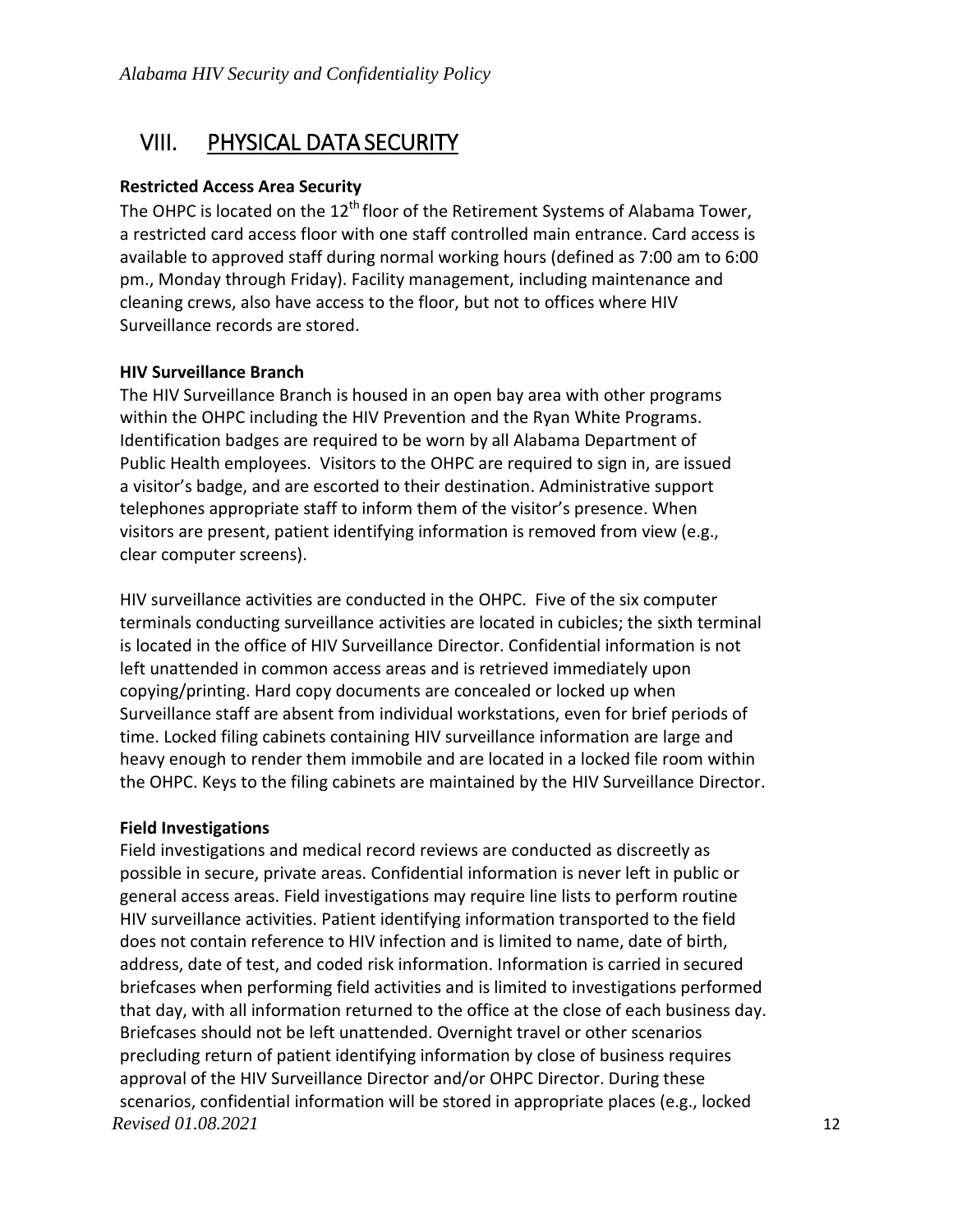hotel rooms, private residences).

#### <span id="page-12-0"></span>**Resignation**

Employees must sign a resignation list certifying they have returned all files, documents, office and file keys, identification badges, phone cards, voice mail passwords, tablets, laptops, database user ids and passwords, and any other office equipment to their supervisor. The supervisor initials the list indicating possession of each item. Failure to comply with State resignation procedures results in delay of the employee's final paycheck.

### IX. ELECTRONIC DATA SECURITY

#### <span id="page-12-1"></span>**HIV Surveillance Database (eHARS)**

The Enhanced HIV/AIDS Reporting System (eHARS) is maintained on a local area network (LAN) by designated information technologists. Approved HIV and STD staff (STD read only) may access eHARS between the hours of 7:00 AM -6:00 PM Monday through Friday. Passwords at start-up and screen savers are utilized to maintain security of eHARS while it is in Back-up of eHARS is performed daily. Saved data is encrypted and stored in the secure server vault within ADPH for one month.

#### <span id="page-12-2"></span>**Laserfiche**

Scanned copies of HIV Surveillance data are uploaded to Laserfiche, a secure, webbased electronic filing system in compliance with the NCHHSTP Data Security and Confidentiality Guidelines for HIV, Viral Hepatitis, Sexually Transmitted Disease, and Tuberculosis Programs (2011). Laserfiche interfaces directly with eHARS while being maintained on a LAN by designated information technologists. It is utilized by multiple HIV Surveillance programs nationwide. Approved HIV Surveillance and Alabama's AIDS Drug Assistance Program (ADAP) staff may access Laserfiche.

Passwords at start-up and screen savers are utilized to maintain security of Laserfiche while it is in use. Technical support is provided via remote user access by designated Laserfiche information technologists who are required to complete annual HIV Security and Confidentiality Training and have current signed confidentiality agreement forms on file with the HIV Surveillance Director.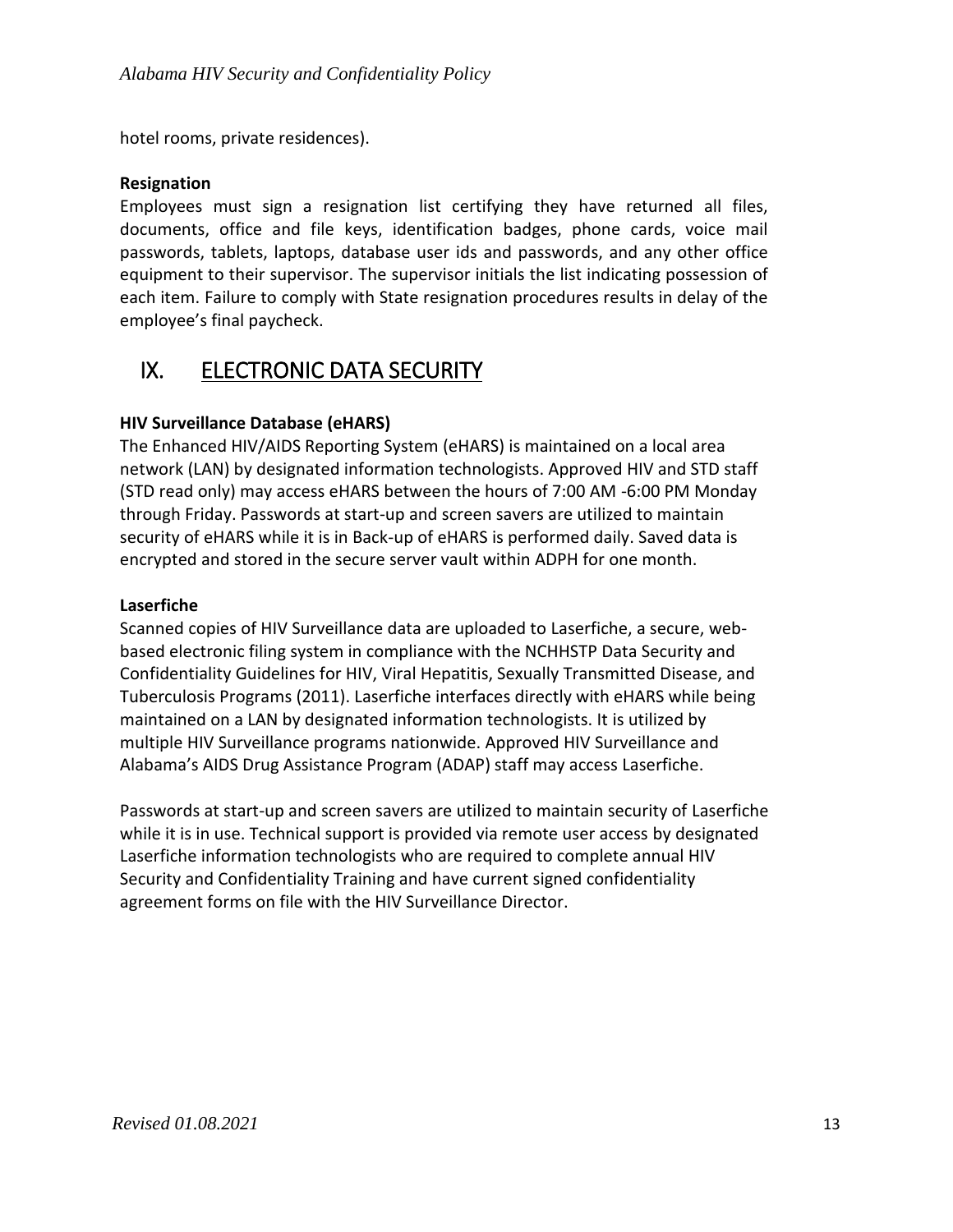#### <span id="page-13-0"></span>**PC Workstation Security**

All state and local staff authorized to access HIV personally identifiable information must be responsible for protecting his or her workstation (hardcopy files and electronic computer files) associated with confidential HIV surveillance data. This responsibility includes protecting keys, passwords, and codes that would allow access to confidential information or data. Passwords in all surveillance jurisdictions are at least a minimum of 7 characters comprised of numbers and letters. Surveillance staff logs off the computer at the end of each day or when leaving the workstations. Anti-virus software is installed on the network server and staff must take care not to infect surveillance software with computer viruses. All disks and computer hard drives are wiped prior to destruction.

### X. DATA TRANSMISSION

#### <span id="page-13-1"></span>**Data Transmission**

The CDC requires data transmissions for activities funded through Alabama's HIV Surveillance Project. Data related to Core, Incidence, and Molecular HIV Surveillance are transmitted to CDC on a monthly or quarterly basis utilizing the Secure Access Management Services (SAMS). Data transmissions are encrypted meeting the standards detailed in Federal Information Processing Standards (FIPS) Publication 197, Advanced Encryption Standard (AES). Patient identifying information is not transmitted to the CDC.

#### <span id="page-13-2"></span>**Incoming Mail**

Reporting sources are instructed to address mail to the Office of HIV Prevention and Care with Attention: HIV Surveillance Director and to mark the envelope "CONFIDENTIAL" and/or "TO BE OPENED BY ADDRESSEE ONLY". Physicians and other case reporters are provided return envelopes stamped "confidential" for submitting case reports. Return envelopes have no direct reference to HIV. Mail is delivered to the office at least once each working day via courier.

Only designated HIV surveillance staff opens program mail. The OHPC Director or the HIV Surveillance Director is notified of all mail routed to the incorrect health department program and appropriate public health employees or providers notified to prevent recurrence.

#### <span id="page-13-3"></span>**Outgoing Mail**

Outgoing mail containing patient identifying information is placed in two sealed envelopes. The inner envelope is marked "CONFIDENTIAL" and "To Be Opened by Addressee Only" and sealed with package tape. The outer envelope is sealed and has no direct or indirect reference to HIV.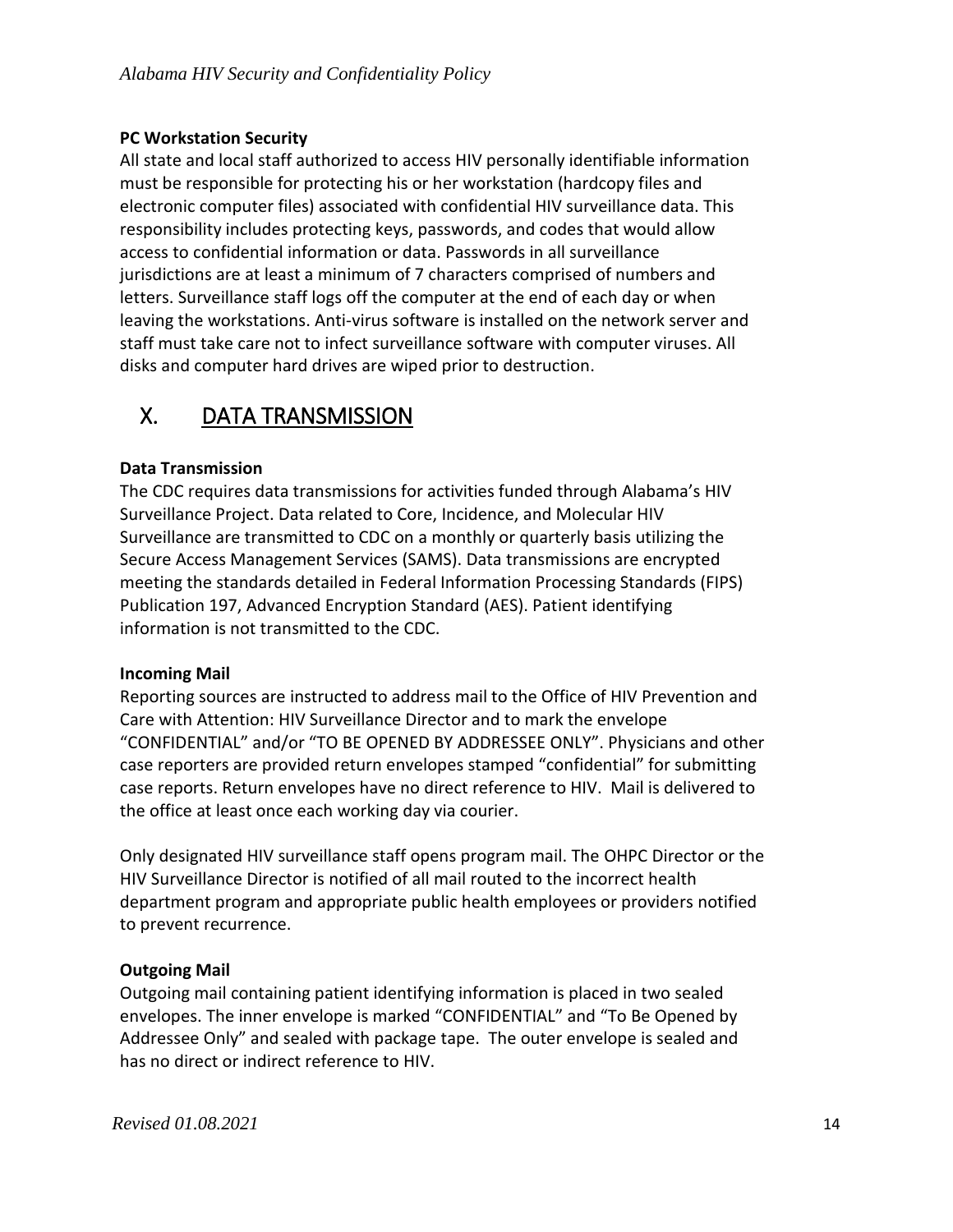#### <span id="page-14-0"></span>**Facsimile**

Facsimile (fax) is not used to send patient identifying information. Receipt of patient identifying information via fax is discouraged. Exception. When necessary, faxes are received on the secure HIV Surveillance Right Fax Server.

#### <span id="page-14-1"></span>**E-mail**

E-mail is not used to transmit Patient identifying information. Receipt of confidential HIV information via e-mail is discouraged. Electronic morbidity reports submitted through the Detect, Test, and Report Notifiable Disease Awareness Campaign STD/HIV Morbidity Card and REPORT card feed into an encrypted e-mail account accessible on the secure ADPH server. This e-mail account is monitored by the OHPC with HIV morbidity reports forwarded to the HIV Surveillance Branch. The University of Alabama (UAB) Hospital Laboratory transmits encrypted HIV laboratory reports to the HIV Surveillance Director through UAB Medicine's secure e-mail server. The Surveillance Director has a secure account to download encrypted files from UAB. HIV data is not uploaded to this account. Exception. E-mail sent within the ADPH firewall system may be permissible so long as the files are password encrypted in accordance with federal encryption standards prior to being transmitted using ADPH encrypted lotus notes software. All encryption methods must meet standards detailed in Federal Information Processing Standards (FIPS) Publication 197, Advanced Encryption Standard (AES). (See <http://csrc.nist.gov/publications/fips/fips197/fips-197.pdf> .) Passwords to decrypt files must be shared via telephone and cannot be e-mailed.

# XI. DISPOSAL OF DATA

#### <span id="page-14-2"></span>**Retention of Hard Copy Files**

The HIV Surveillance Branch retains hard copy files of HIV surveillance information for ten years after the death of the patient. In 2014, hard copy files were archived at the State Records Office. Subsequent hard copy information is archived annually and stored in locked filing cabinets in a locked file room within the OHPC until archived as described above.

#### **Physical Data Security**

Any notes or follow-up information are stored with the case report and shredded using a crosscut shredder when no longer needed. Daily shredding of documents takes place in the secure HIV Surveillance of the OHPC area using a micro-crosscut shredder. The contents of the shredder are bagged and disposed by the HIV Surveillance staff. Large shredding projects are managed by a contract company. Until shredding occurs, documents are stored in locked shredding bins located in the secure HIV Surveillance area.

#### <span id="page-14-3"></span>**Electronic Files and Equipment**

All disks, computer hard drives, and jump drives are wiped clean prior to

*Revised* 01.08.2021 15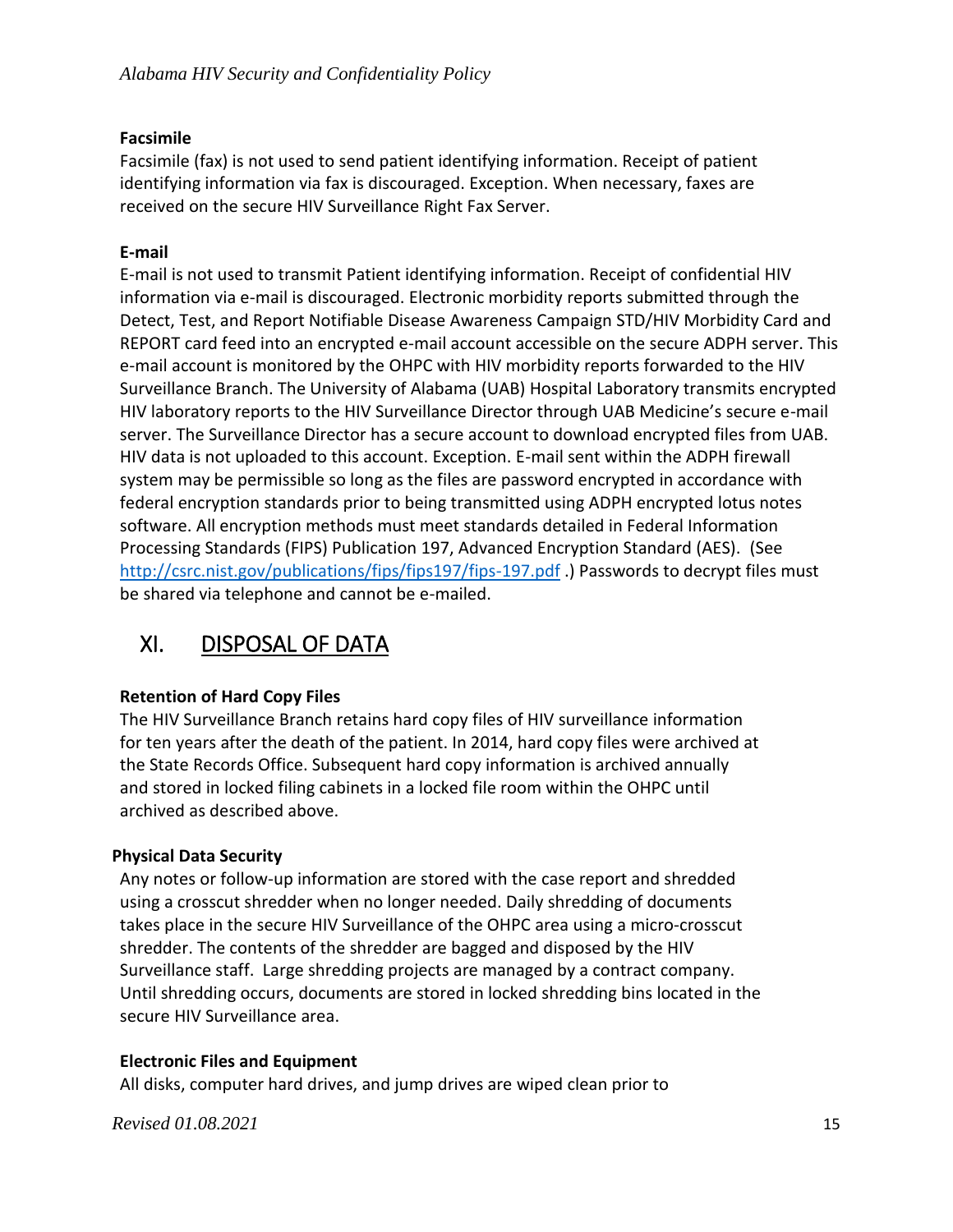destruction by designated information technologists.

### XII. SECURITY BREACHES

The ORP is required to investigate any breach of data immediately; regardless of whether personal identifying information was released (PII). Any breach that results in the release of PII to unauthorized persons must be reported to the CDC, HICSB Project Office and the ADPH Security Officer by the ORP. Federal penalty for breach of confidentiality of HIV surveillance data may include a reduction or loss of funding for Alabama's HIV Surveillance Project.

Breach of security and confidentiality by a public health employee may result in suspension, demotion, or termination based on the severity of the offense. Severity of offense and disciplinary action for public health employees with access to HIV patient identifying information is determined by the ORP. The ORP is responsible for submitting an Automated Report of Incidents and Accidents (ARIA) documenting the disclosure. Consultation will take place with the compliance officer and the Department's General Counsel to determine whether a breach warrants reporting to local and state law enforcement agencies, and to determine warranted civil and criminal actions.

All state and local staff authorized to access HIV personally identifiable information are responsible for challenging attempted use of data by unauthorized users and are also responsible for immediately reporting all breaches or suspected breaches of confidentiality to the HIV Surveillance Director. The HIV Surveillance Director will then immediately notify the state ORP. Any potential breach of confidentiality within the OHPC results in appropriate disciplinary action under the authority of the ORP. The ORP collaborates with non-OHPC programs handling public health HIV patient identifying information whose employees breach confidentiality to initiate appropriate disciplinary action.

From time to time, security and confidentiality issues not specifically addressed in this policy may arise. Surveillance staff is responsible for notifying the HIV Surveillance Director for necessary guidance in these scenarios.

### XIII. TRAINING

#### <span id="page-15-0"></span>**New Employee Orientation**

Orientation of state and local staff authorized to access HIV personally identifiable information includes comprehensive training on security and confidentiality requirements and related procedures. Training is prioritized to ensure each employee fully understands the obligation and necessity of maintaining strict

*Revised* 01.08.2021 16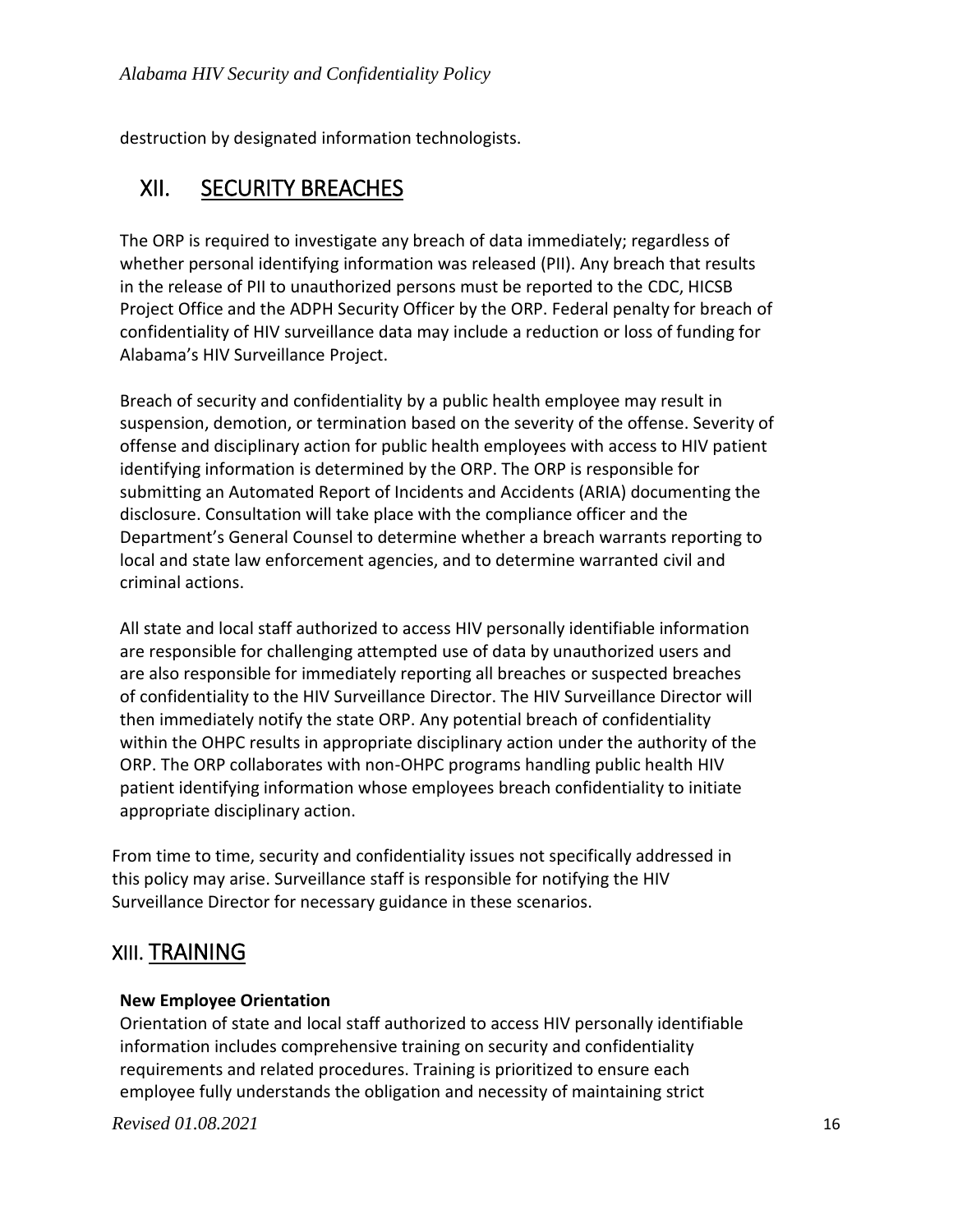security and confidentiality in all aspects of their work.

Training includes explanations of the federal assurance of confidentiality upon which HIV surveillance is based, how it is essential to program success both nationally and at the state level, and how any infractions can result in harm to individuals as well as damage the confidence of the public and reporting contacts. Alabama's state laws governing confidentiality of personally identifiable information and associated penalty for violation are reviewed with a copy of these laws provided during orientation. The confidentiality safeguards established within HIV Surveillance and specific office procedures that must be followed are provided.

Examples of ways to handle both routine and potentially compromising situations that may occur within the scope of each employee's duties are given. A signed agreement declaring no potential conflicts of interest related to employment is also required during orientation.

#### <span id="page-16-0"></span>**Annual Training and Reviews**

All state and local staff authorized to access HIV personally identifiable information are required to complete annual HIV Security and Confidentiality Training. The training is available via the Department's web-based Learning Content Management System (LCMS) and is managed by the HIV Surveillance Director. Certificates of completion are maintained by the HIV Surveillance Director. Security and confidentiality reviews are conducted annually at the employee's performance appraisal. Updates allow for sharing of information and experiences regarding security and confidentiality, including discussion of new policies, review of existing policies, review of program requirements, discussion of areas of perceived weakness within the statewide program, and discussion of individual penalties for unauthorized disclosure of confidential information.

#### <span id="page-16-1"></span>**Confidentiality Agreement**

All state and local staff authorized to access HIV personally identifiable information must sign a confidentiality agreement acknowledging compliance with Alabama's HIV Security and Confidentiality Policy upon hire and annually thereafter. Written acknowledgement pledging to maintain security and confidentiality in accordance with departmental practices and procedures includes that worker can be sued for breaches, in addition to liability for criminal penalties for disclosure. A copy of the signed confidentiality agreement is maintained by the HIV Surveillance Director.

#### <span id="page-16-2"></span>**Federal Trainings**

At least one HIV surveillance staff, preferably the HIV Surveillance Director, attends all CDC recommended or required security and confidentiality trainings.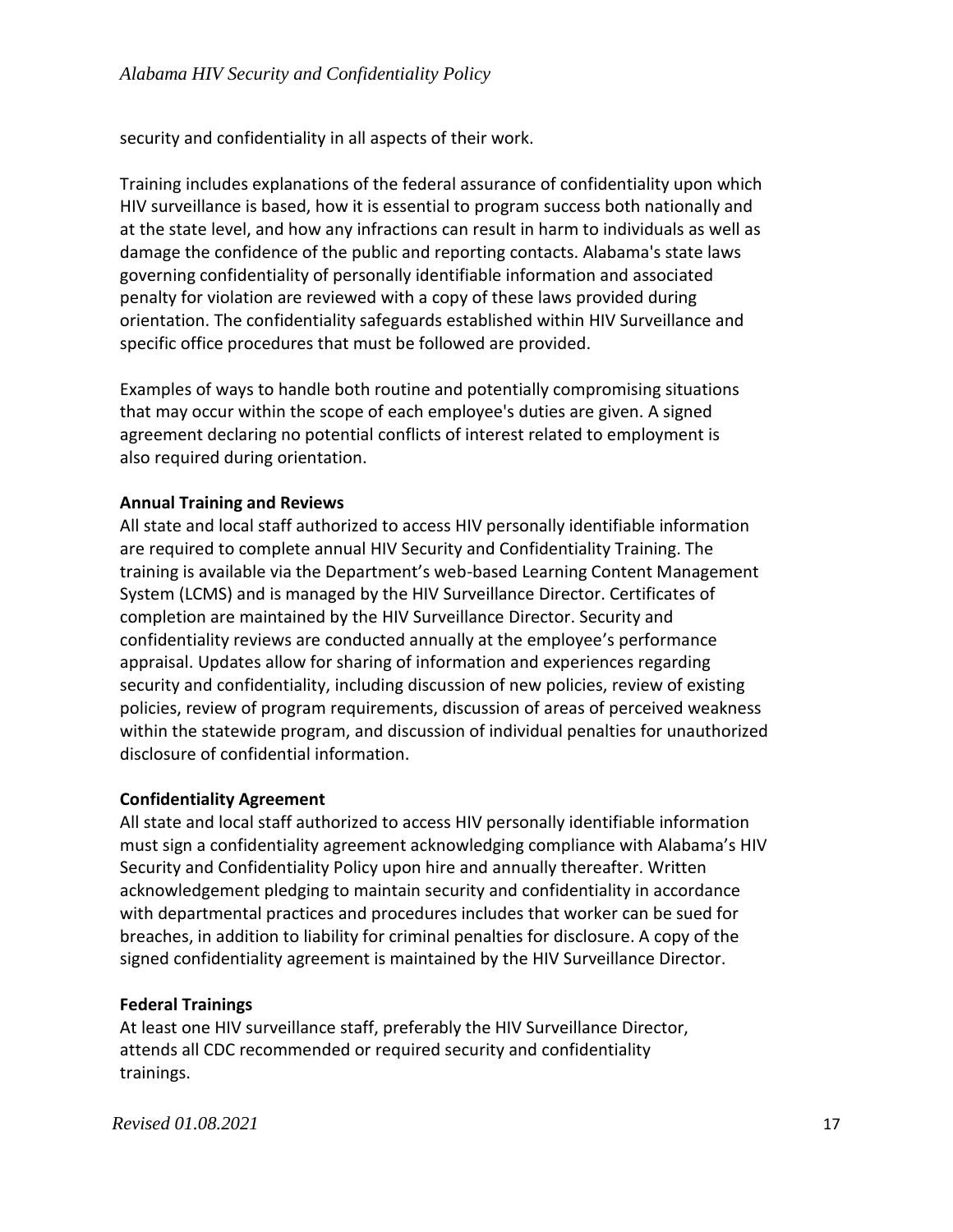### XIV. POLICY REVIEW

The HIV Security and Confidentiality Policy is reviewed annually to ensure security practices are current and in line with evolving technology. Proposed changes to information systems technology require discussion between the HIV Surveillance Director and Division of Information Technology to ensure security and confidentiality of electronic HIV surveillance data are maintained. The HIV Surveillance Director monitors statewide progress toward meeting CDC Program Requirements. HIV Surveillance activities conducted by STD Partner Services at satellite offices are reviewed on an annual basis to ensure compliance with program requirements.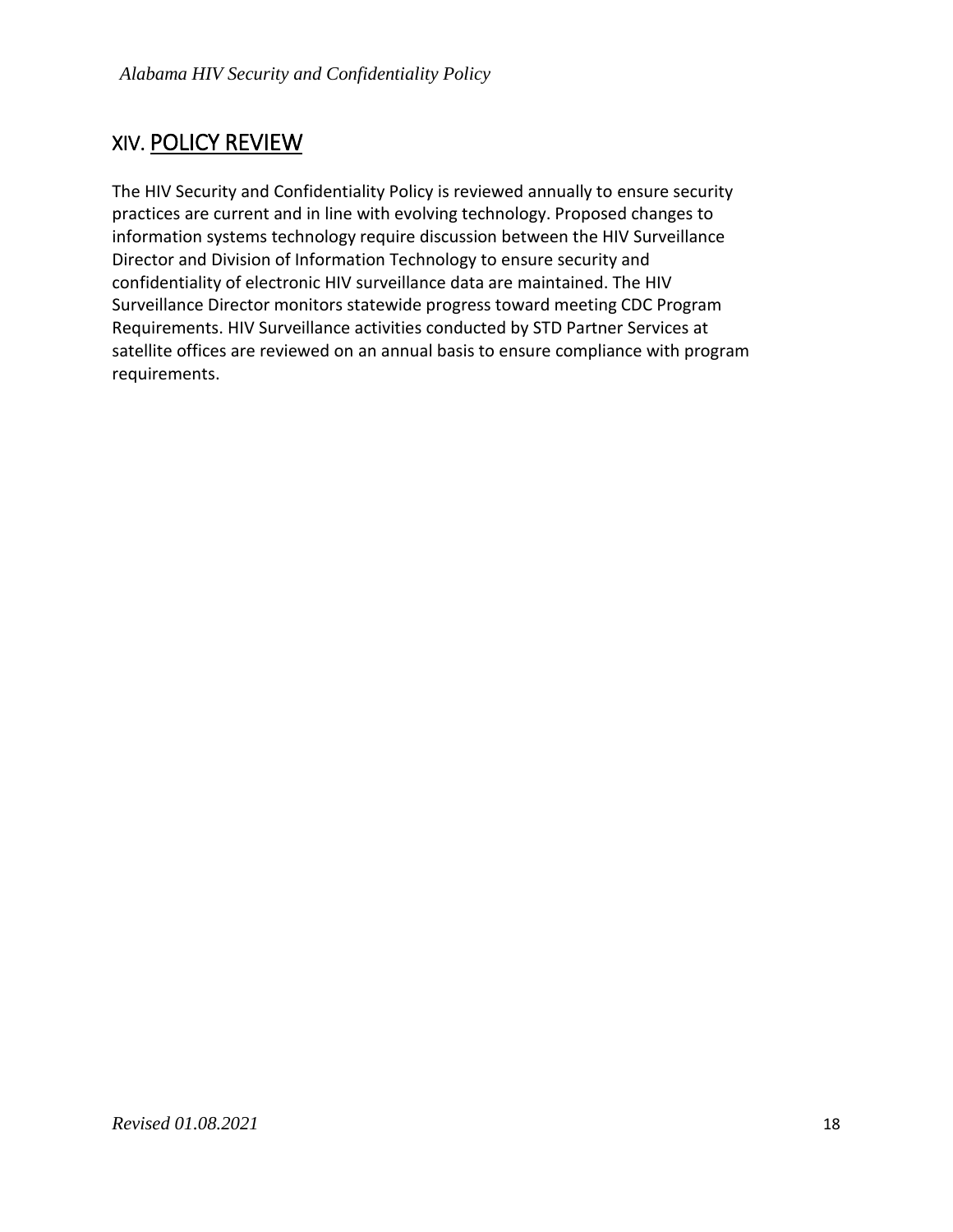### <span id="page-18-0"></span>APPENDIX

#### **GLOSSARY**

#### <span id="page-18-1"></span>**Access**

Ability or means needed to read, write, modify, or communicate data/information.

#### <span id="page-18-2"></span>**Advanced Encryption Standard (AES)**

This standard specifies the algorithm that can be used to protect electronic data and is issued by the National Institute of Standards and Technology (NIST). Publication 197 of the Federal Information Processing Standards (FIPS) contains the specifications of the AES, which can encrypt (encipher) and decrypt (decipher) information. Encryption converts data to an unintelligible form called cipher text; decrypting the cipher text converts the data back to its original form, called plaintext. The AES algorithm is capable of using cryptographic keys of 128, 192, and 256 bits to encrypt and decrypt data in blocks of 128 bits. NIST publication 140-2 details the protection of a cryptographic module within a security system necessary to maintain the confidentiality and integrity of the information protected by the module.

#### <span id="page-18-3"></span>**AIDS**

Acquired Immune Deficiency Syndrome. The term AIDS is being phased out and replaced with Stage 3 HIV infection.

#### <span id="page-18-4"></span>**Analysis Dataset**

Set of aggregated data created by removing identifying information (e.g., names, addresses, ZIP codes, telephone numbers) so that the data cannot be linked to a specific person but can still be used for data analysis.

#### <span id="page-18-5"></span>**Authorized Access**

As determined by the ORP or designee, permission granted to an authorized person to see confidential or potentially identifiable public health data, based on the public health role of the individual and their need to know.

#### <span id="page-18-6"></span>**Breach of Confidentiality**

A compromise, disclosure, acquisition, access, or loss of control of personally identifiable information (PII) that results in the release of PII to unauthorized persons (i.e., employees or members of the general public).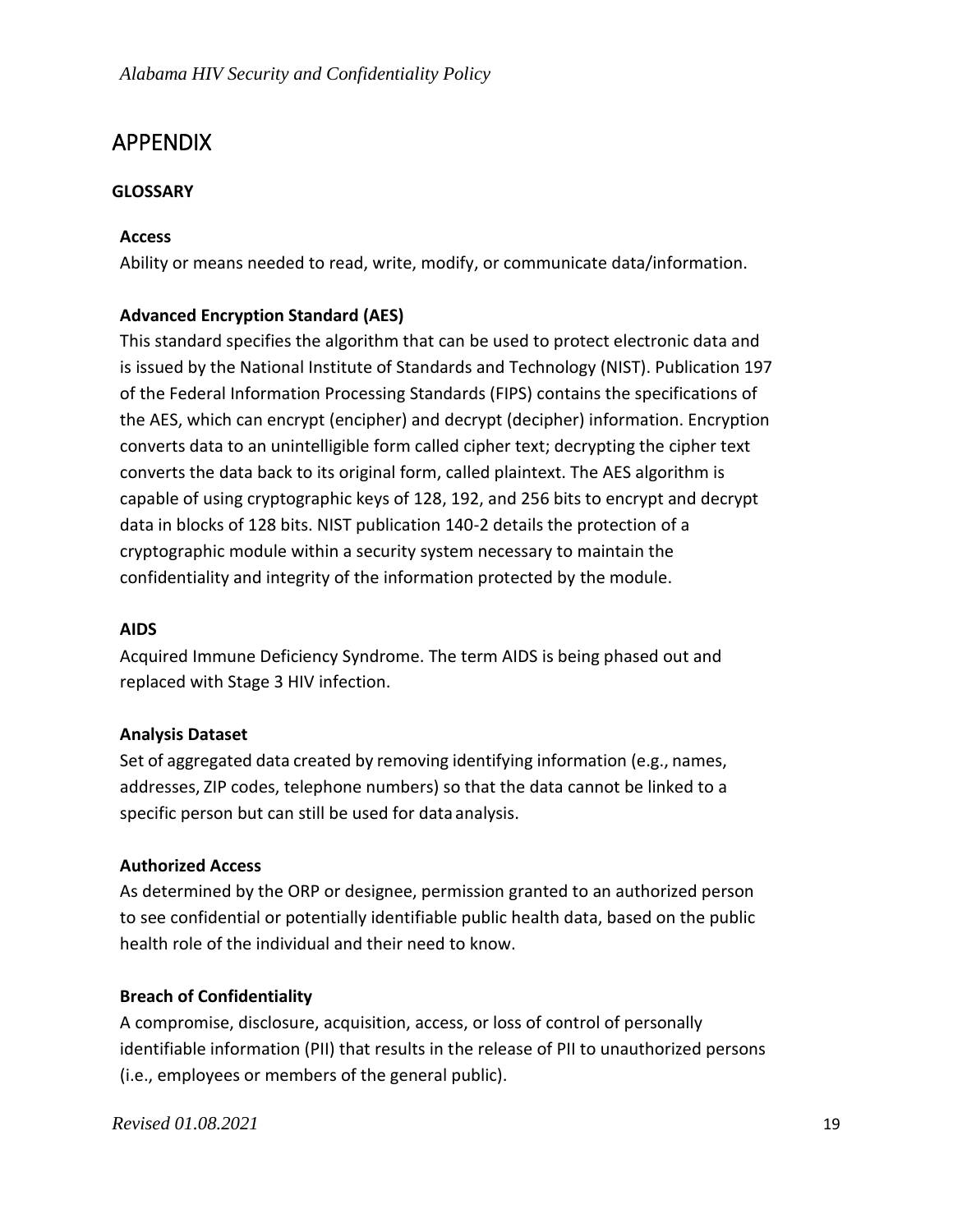#### <span id="page-19-0"></span>**Breach of Personally Identifiable Information**

Defined by OMB Memorandum 07-16, Safeguarding Against and Responding to the Breach of Personally Identifiable Information, to include the loss of control, compromise, unauthorized disclosure, unauthorized acquisition, unauthorized access, or any similar term referring to situations where persons other than authorized users and for other than authorized purpose have access or potential access to personally identifiable information, whether physical or electronic.

#### <span id="page-19-1"></span>**Office of HIV Prevention and Care (OHPC)**

Performs statewide surveillance for HIV, including HIV partner counseling, testing, and referral services as well as HIV disease education and prevention.

#### <span id="page-19-2"></span>**Confidential Information**

All HIV data is inherently confidential and is considered as some of the most confidential information managed by state and local health departments. Confidential information is considered as any information that could either directly (e.g., patient identifiers) or indirectly (e.g., small aggregate data) lead to the identification of a person reported with HIV, or any other person whose identity was learned through a case investigation, case report, personal interview, database, or research study.

#### <span id="page-19-3"></span>**Confidentiality**

Protection of personal information collected by public health organizations. The right to such protection is based on the principle that personal information should not be released without the consent of the person involved, except as necessary to protect public health.

#### <span id="page-19-4"></span>**Confidentiality Agreement**

A contract between at least two parties that outlines confidential material, knowledge, or information that the parties wish to share with one another for certain purposes but wish to restrict access to by third parties. It is a contract through which the parties agree not to further disclose information covered by the agreement.

#### <span id="page-19-5"></span>**Data Dissemination**

Any mechanism by which data (typically in aggregate form) are made available to

*Revised 01.08.2021* 20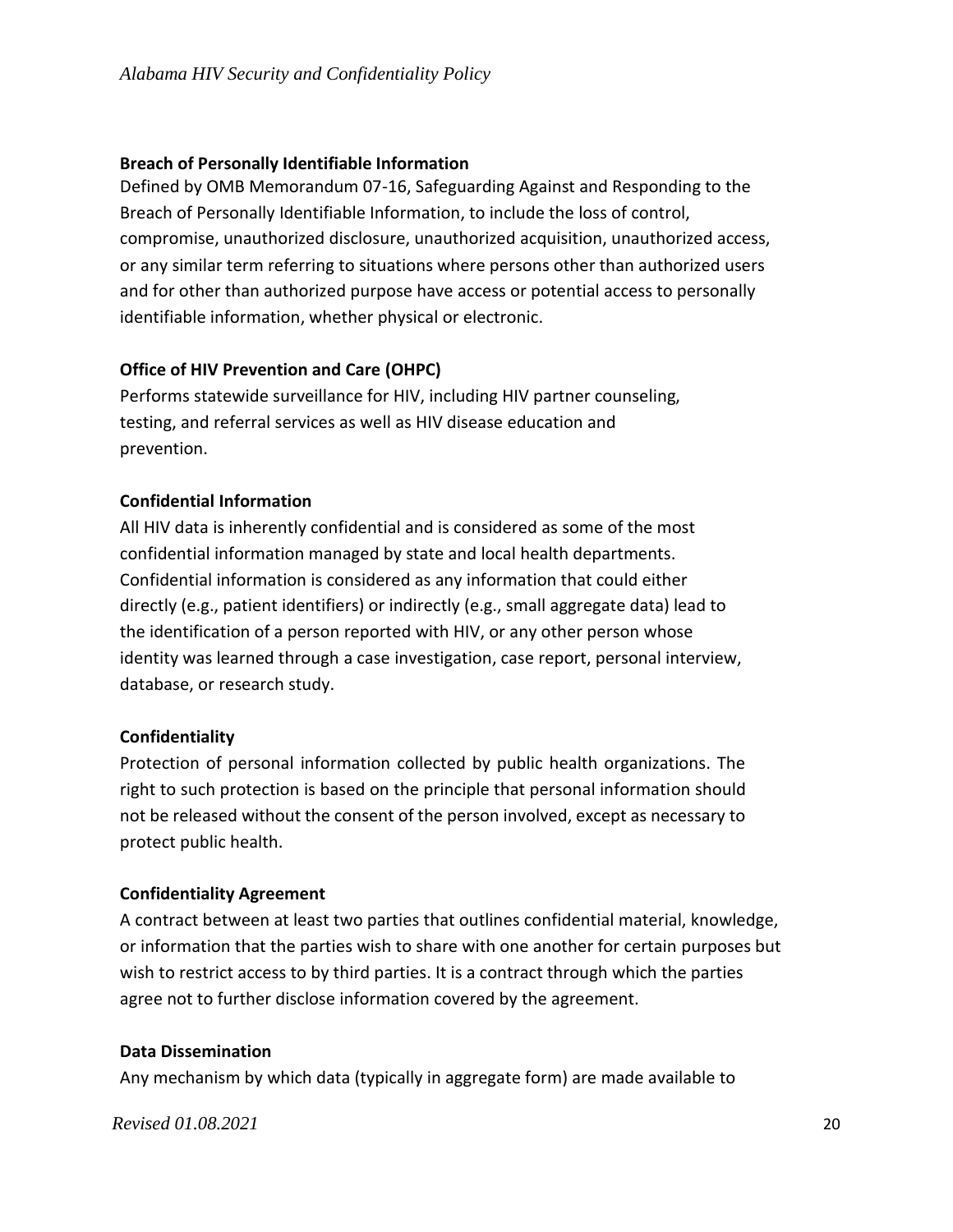users. Includes mechanisms whereby data is released to users as well as mechanisms whereby data is made available without being released.

#### <span id="page-20-0"></span>**Data Encryption Standard (DES)**

Algorithm that encrypts and decrypts data in 64-bit blocks. Since the DES always operates on data blocks of equal size and uses both permutations and substitutions in its algorithm, it is both a block cipher and a product cipher.

#### <span id="page-20-1"></span>**Data Sharing**

Granting certain individuals or organizations access to data that contain personally identifiable information with the understanding that personally identifiable or potentially identifiable data cannot be re-released further unless a special data-sharing agreement governs the use and re- release of the data and is agreed upon by the receiving program and the data provider(s).

#### <span id="page-20-2"></span>**Data-Sharing Agreement**

Mechanism by which a data requestor and data provider can define the terms of data access that can be granted to requestors.

#### <span id="page-20-3"></span>**Data Release**

Dissemination of data either in a public-use file or as a result of an ad hoc request which results in the data steward no longer controlling the use of the data. Data may be released in a variety of formats including, but not limited to, tables, microdata (person records), or online query systems.

#### <span id="page-20-4"></span>**Disclosure**

Occurs when identifiable information concerning an individual is made known to a third party. Disclosures may be authorized (as when a person has consented to the information being so divulged), unauthorized (as when information is intentionally revealed to a party not consented to by the person), or inadvertent (as when a tabulation or file is unintentionally made available to the public that reveals or can be used to reveal personal information).

#### <span id="page-20-5"></span>**Disease Intervention Specialist (DIS)**

STD Partner Services staff responsible for patient investigation and partner notification of newly diagnosed HIV infections.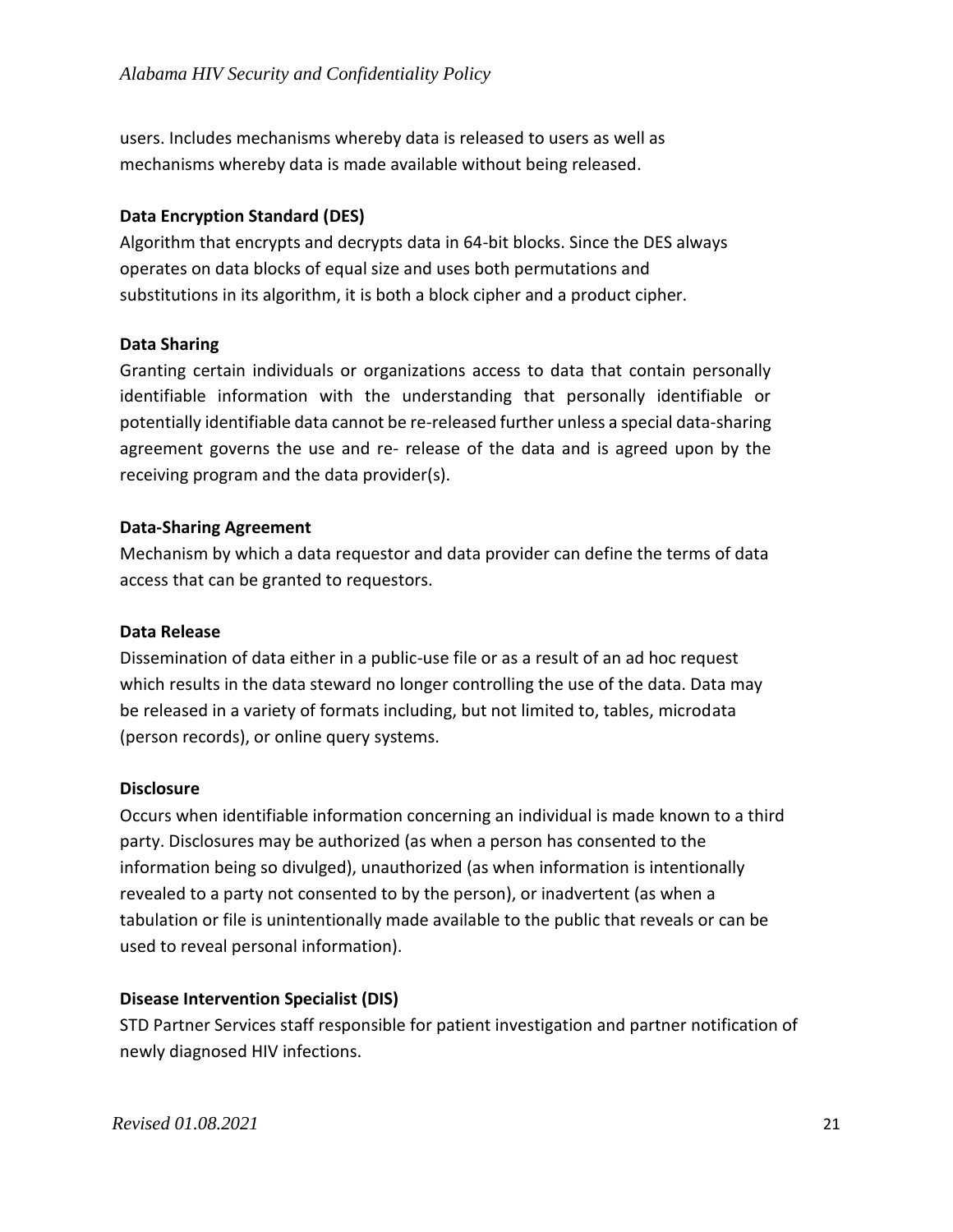#### <span id="page-21-0"></span>**eHARS (Enhanced HIV/AIDS Reporting System)**

National and statewide database for conducting HIV case surveillance.

#### <span id="page-21-1"></span>**Encryption**

Manipulation or encoding of information so that only parties intended to view the information can do so. The most commonly available encryption systems involve public key and symmetric key cryptography. In general, for both public and symmetric systems, the larger the key, the more robust the protection.

#### <span id="page-21-2"></span>**HIV**

Human Immunodeficiency Virus.

#### <span id="page-21-3"></span>**HIV Surveillance Branch**

Work unit responsible for conducting and overseeing all statewide HIV surveillance activities conducted under Alabama's HIV Surveillance Project.

#### <span id="page-21-4"></span>**Immediately**

With respect to reporting all breaches or suspected breaches of confidentiality (whether local health department to state health department or state health department to CDC), immediately is defined as within the same working day. If an event occurs late in a working day, the statewide ORP is to be notified as soon as possible after the event occurs.

#### <span id="page-21-5"></span>**Need-to-know Access**

Access to data granted to a specific person on a case-specific basis where exceptional circumstances exist that are not stipulated in program policies. This type of access should be reserved for unusual situations and granted only after careful deliberation by the ORP.

#### <span id="page-21-6"></span>**Non-public Health Use of Data**

Release of data that are either directly or indirectly identifying to the public; to parties involved in civil, criminal, or administrative litigation; to non-public health agencies of the federal, state, or local government; or for commercial uses.

#### <span id="page-21-7"></span>**Overall Responsible Party (ORP)**

*Revised 01.08.2021* 22 The OHPC Director is ultimately responsible for the security and confidentiality of HIV personally identifiable information. This official has the authority to make decisions about program operations that may affect programs accessing or using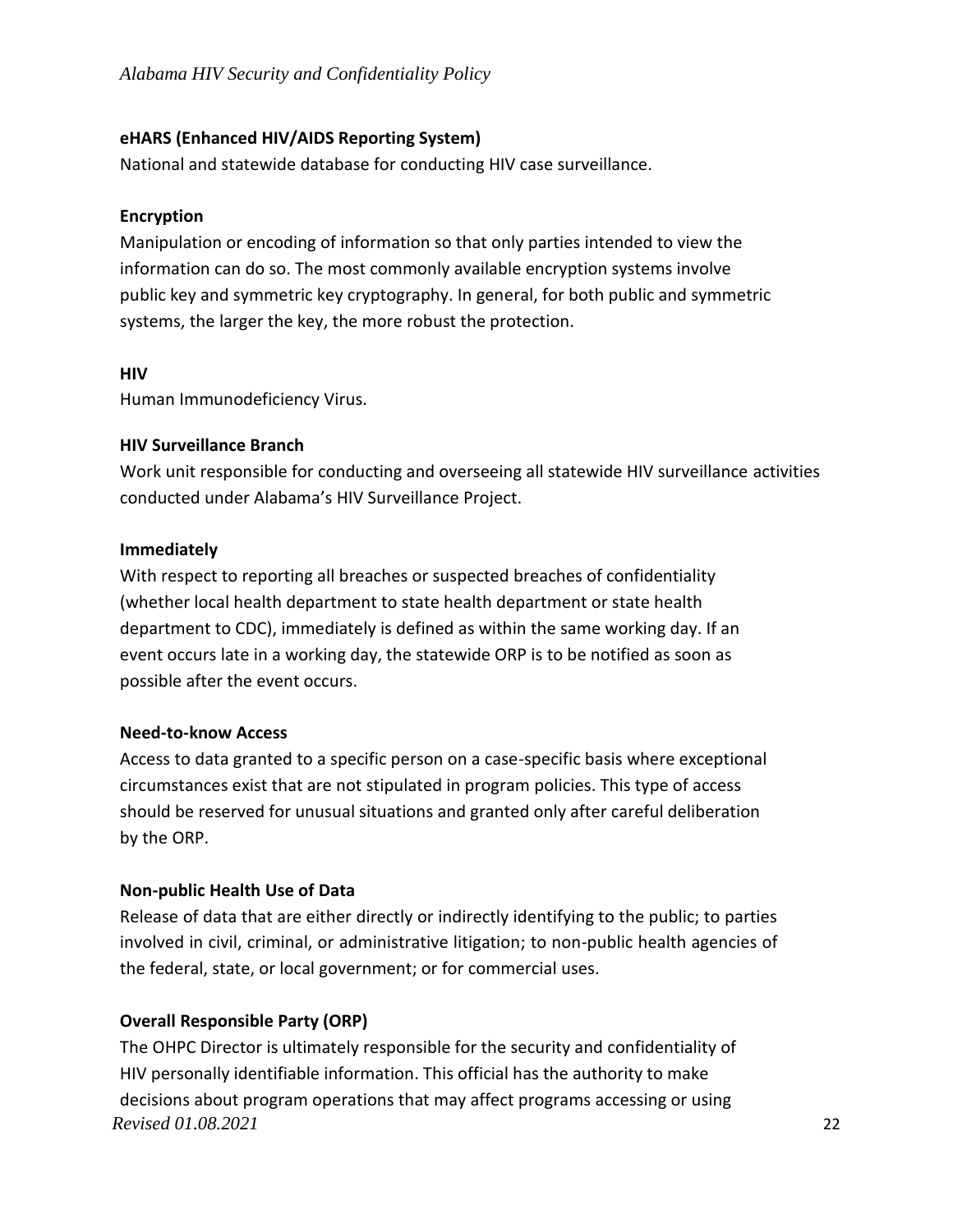the data and serves as the contact for public health professionals regarding security and confidentiality policies and practices. The ORP is responsible for protecting data as they are collected, stored, analyzed, and released and must certify annually that all security program requirements are met.

#### <span id="page-22-0"></span>**Personally Identifiable Information (PII)**

As defined by National Institute of Standards and Technology Special Publication 800- 122, Guide to Protecting the Confidentiality of Personally Identifiable Information (PII), available at<http://csrc.nist.gov/publications/>: "Any information about an individual maintained by an agency, including (1) any information that can be used to distinguish or trace an individual's identity, such as name, social security number, date and place of birth, mother's maiden name, or biometric records; and (2) any other information that is linked or linkable to an individual, such as medical, educational, financial, and employment information."

#### <span id="page-22-1"></span>**Physical Access Controls**

Physical barriers such as locked doors, sealed windows, password-protected keyboards, entry logs, guards, etc., used to help limit access to confidential information.

#### <span id="page-22-2"></span>**Public Health Surveillance**

The ongoing, systematic collection, management, analysis, and interpretation of health-related data followed by their dissemination to those who need to know in order to: 1) monitor populations to detect unusual instances or patterns of disease, toxic exposure, or injury; 2) act to prevent or control these threats; and 3) intervene to promote and improve health. The term applies to both electronic and paper-based systems.

#### <span id="page-22-3"></span>**Public Health Data Use (See Also Legitimate Public Health Purpose)**

Includes the variety of ways public health data may be used to achieve public health goals/purposes. A principal public health data use at state and federal levels is for epidemiologic monitoring of trends in disease incidence and outcomes. This includes collection of data and evaluation of the collection system, as well as the dissemination of aggregate trends in incidence and prevalence by demographic, geographic, and behavioral risk characteristics to assist the formulation of public health policy and direct intervention programs. Public health data uses may also include data used to initiate or provide treatment and prevention services.

#### *Revised 01.08.2021* 23